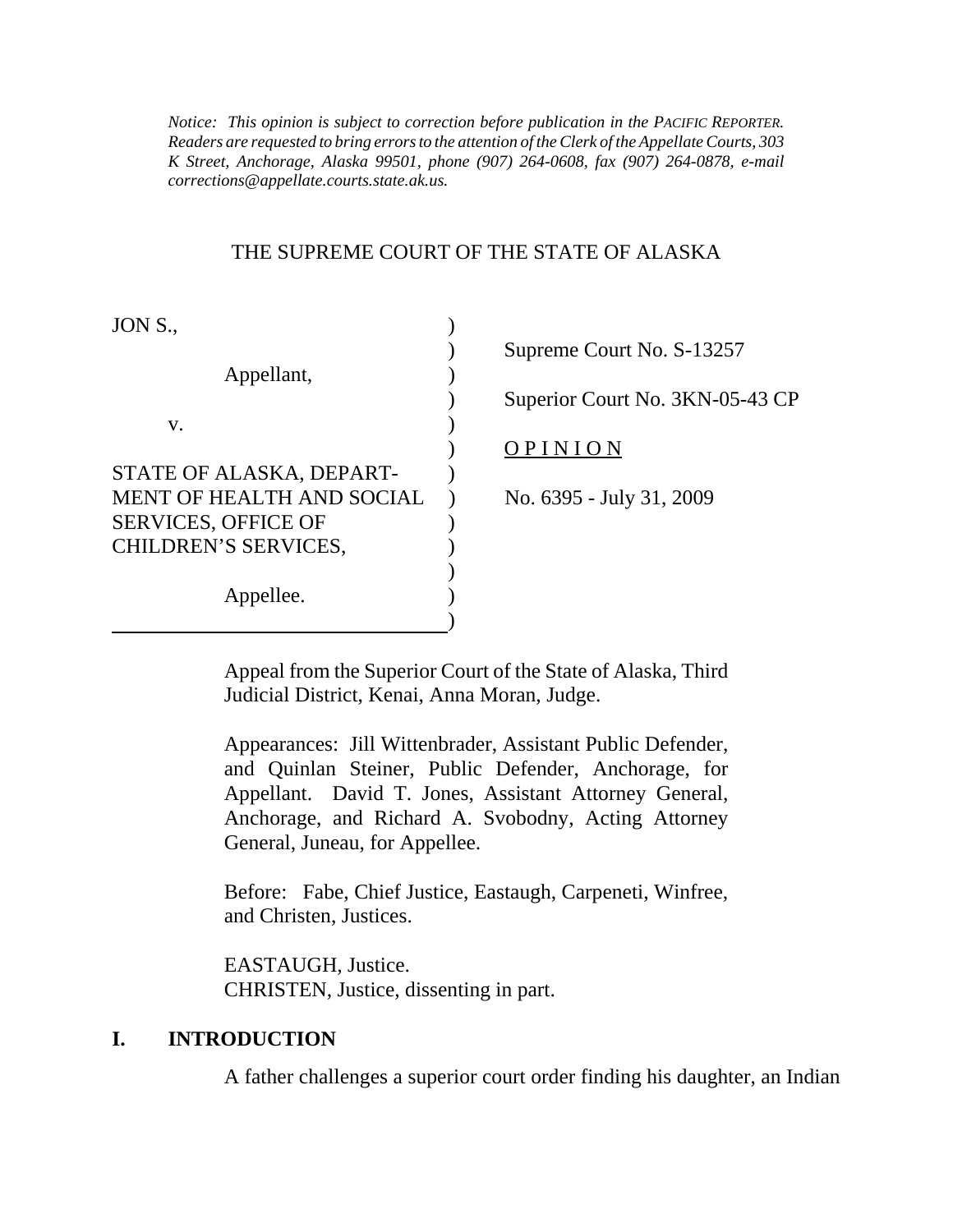child under the Indian Child Welfare Act (ICWA), to be a child in need of aid and terminating his parental rights. We conclude that the record contains sufficient evidence to support the superior court's findings that: (1) the daughter was a child in need of aid; (2) the father failed to remedy the conduct or conditions placing her at harm; (3) the state met its active efforts burden; (4) returning the daughter to the father would beyond a reasonable doubt be likely to cause her serious emotional harm; and (5) termination of parental rights was in the best interests of the child. We therefore affirm.

#### **II. FACTS AND PROCEEDINGS**

Melissa**<sup>1</sup>** was born in October 2004. She qualifies as an Indian child through her mother, Mae, and is affiliated with the Native Village of Barrow.**<sup>2</sup>** At the time of Melissa's birth her father, Jon, was living in Seward and was on discretionary parole for felony assault.

Shortly before April 2005, Mae took Melissa to Seward to live with Jon so Mae could enter treatment. In April 2005 Jon's parole was revoked and he was reincarcerated. Considering Melissa's second temporary placement to be unsafe, the State of Alaska, Office of Children's Services (OCS) filed an emergency child in need of aid (CINA) petition on June 29, 2005. Jon's OCS caseworker, Tonja Whitney, unsuccessfully attempted to place Melissa through her tribe, then placed her in a foster home in Kenai for one month.

OCS placed Melissa with Jon after his release in July 2005. Between August 2005 and April 2006 OCS developed and updated Jon's case plan and helped Jon and Melissa obtain essential services. OCS also requested information about Jon's

<sup>&</sup>lt;sup>1</sup> Pseudonyms have been used to protect the privacy of the family members.

**<sup>2</sup>***See* 25 U.S.C. § 1903(4) (2006).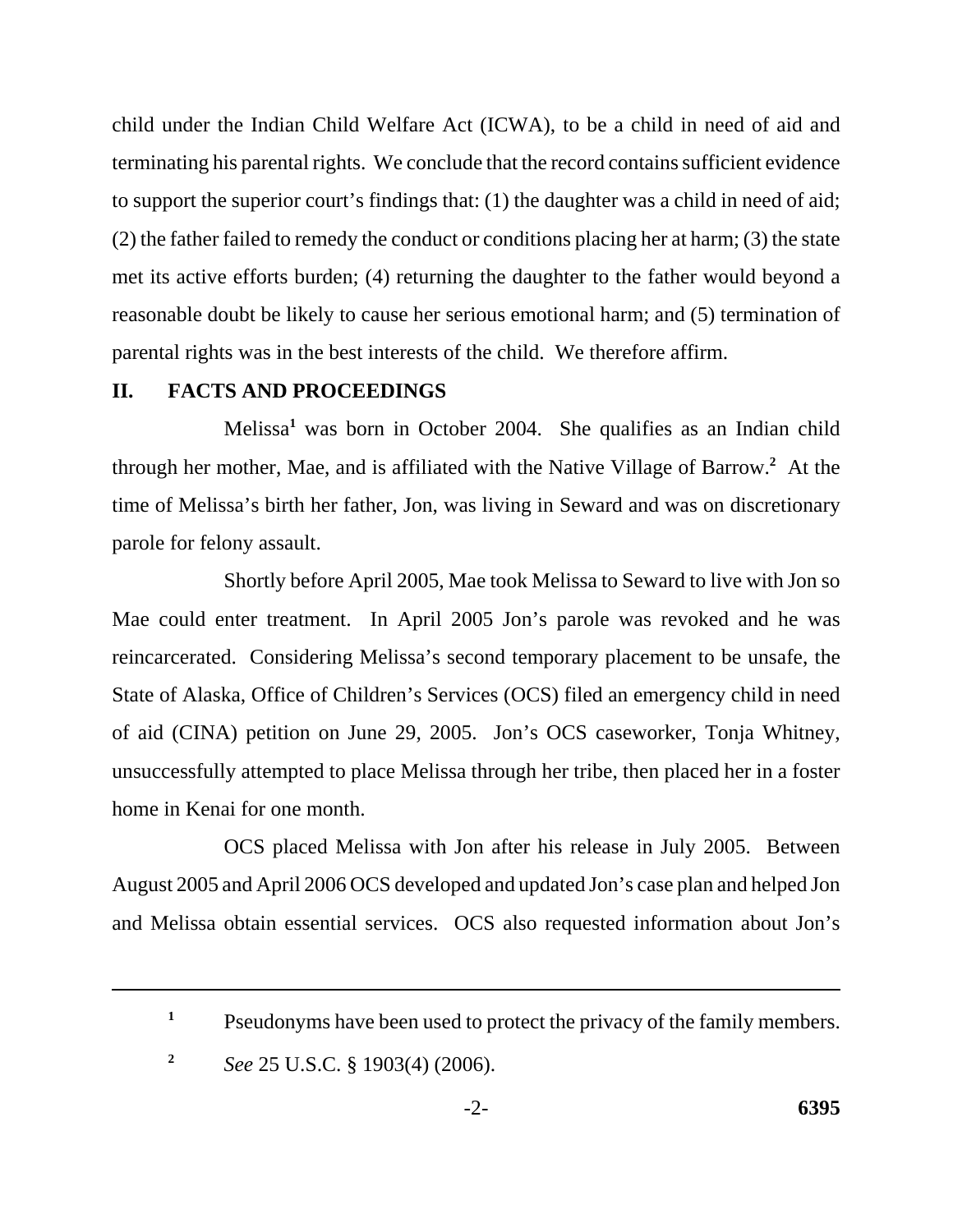family for a possible placement. Robyn Noel, Jon's new OCS caseworker, later testified that Jon was "doing wonderfully" on his case plan, that Melissa appeared "well attended to" and "happy," and that OCS planned for Melissa to stay with Jon until she could be reunified with either parent. Noel also stated in a report that Jon and Melissa had "formed healthy bonds of trust and affection."

In April 2006 Jon tested positive for cocaine. His parole was revoked and he was again incarcerated.

OCS took Melissa back into state custody. Noel unsuccessfully attempted to contact Mae and to place Melissa through her tribe. OCS placed Melissa in two temporary Anchorage foster homes while pursuing placements in Seward and Kenai, and with Jon's parents in Washington, and discussed transferring the case to Anchorage to facilitate visits with Jon.**<sup>3</sup>**

Although both Jon and Noel testified that they made several attempts to contact the other, Jon spoke to OCS only once between April and August 2006.

In August 2006 OCS located a foster home in Kenai but was still considering relatives in Barrow or Washington. The case plan goal remained for Jon to care for Melissa until Mae finished treatment.

By mid-August 2006 OCS had placed Melissa in her current foster home in Kenai. When Melissa arrived she was exhibiting severe behavioral problems indicative of an attachment disorder.

On August 29, 2006, Jon was released to a halfway house in Anchorage and placed on mandatory reparole. He did not inform OCS of his release. Jon testified that in September or October 2006 he called from the halfway house and asked Noel to bring

The Anchorage supervisor stated that such a transfer would "not really fit policy." Robyn Noel remained Jon's OCS worker through the termination trial. **3**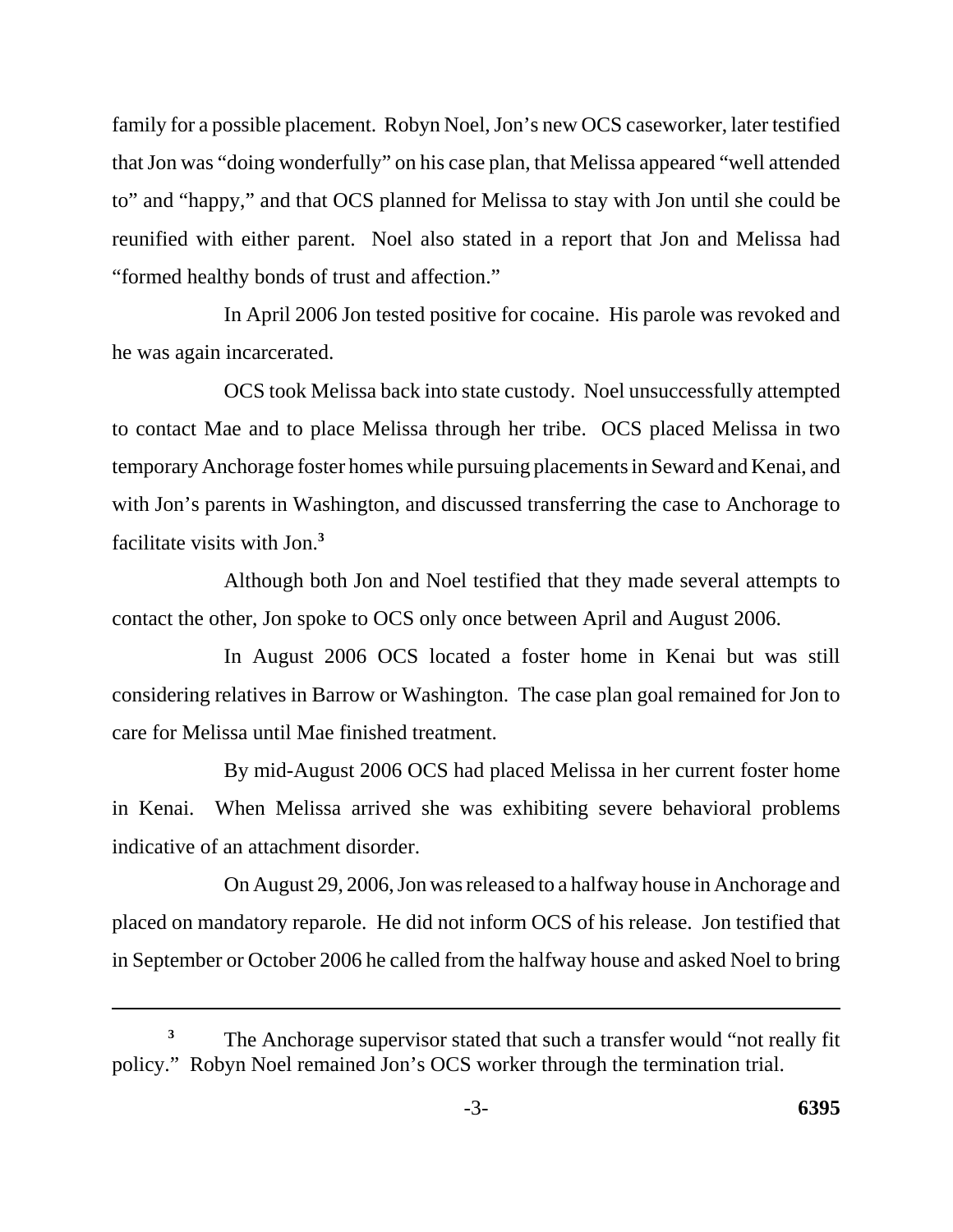Melissa to visit him. Between Jon's August release and April 2007, OCS unsuccessfully attempted to contact Jon but did not hear from him. During that time Noel traveled to Atqasuk and Barrow to meet with Mae, worked to find a long-term placement through Melissa's tribe or with Jon's family, and updated Jon's case plan.

Mae asked in February 2007 to relinquish her parental rights. In April 2007 OCS requested a permanency hearing, stating its intention to file a petition to terminate Jon's parental rights. Shortly thereafter Jon was arrested for violating parole and OCS located him in jail.

In May 2007 Mae voluntarily relinquished her parental rights. OCS filed a petition to terminate Jon's parental rights in August 2007. It created a new case plan in September 2007, listing the goal as adoption, with Jon's family a possibility. Noel unsuccessfully pursued placement with Jon's family.

Also, OCS arranged for Melissa to visit Jon in jail in September 2007. The visit appeared to go well, but Noel testified that shortly thereafter Melissa regressed to attachment disorder behaviors.

In October 2007 Dr. Paul Turner, a clinical psychologist, examined Melissa at OCS's request. Dr. Turner concluded that Melissa had a "disorganized attachment disorder," resulting from "persistent disregard" for her basic emotional and physical needs and "impairment in the formation of stable attachment figures." He found that her attachment disorder had improved while she was with her foster family, that she had a "healthy, solid attachment" to them, and that a change in her placement would have "significant negative ramifications for her development." He recommended no further visits with Jon.

In March 2008 Jon's attorney arranged one two-hour visit between Melissa, Jon, and a counselor, Valerie Demming, apparently in preparation for Demming to testify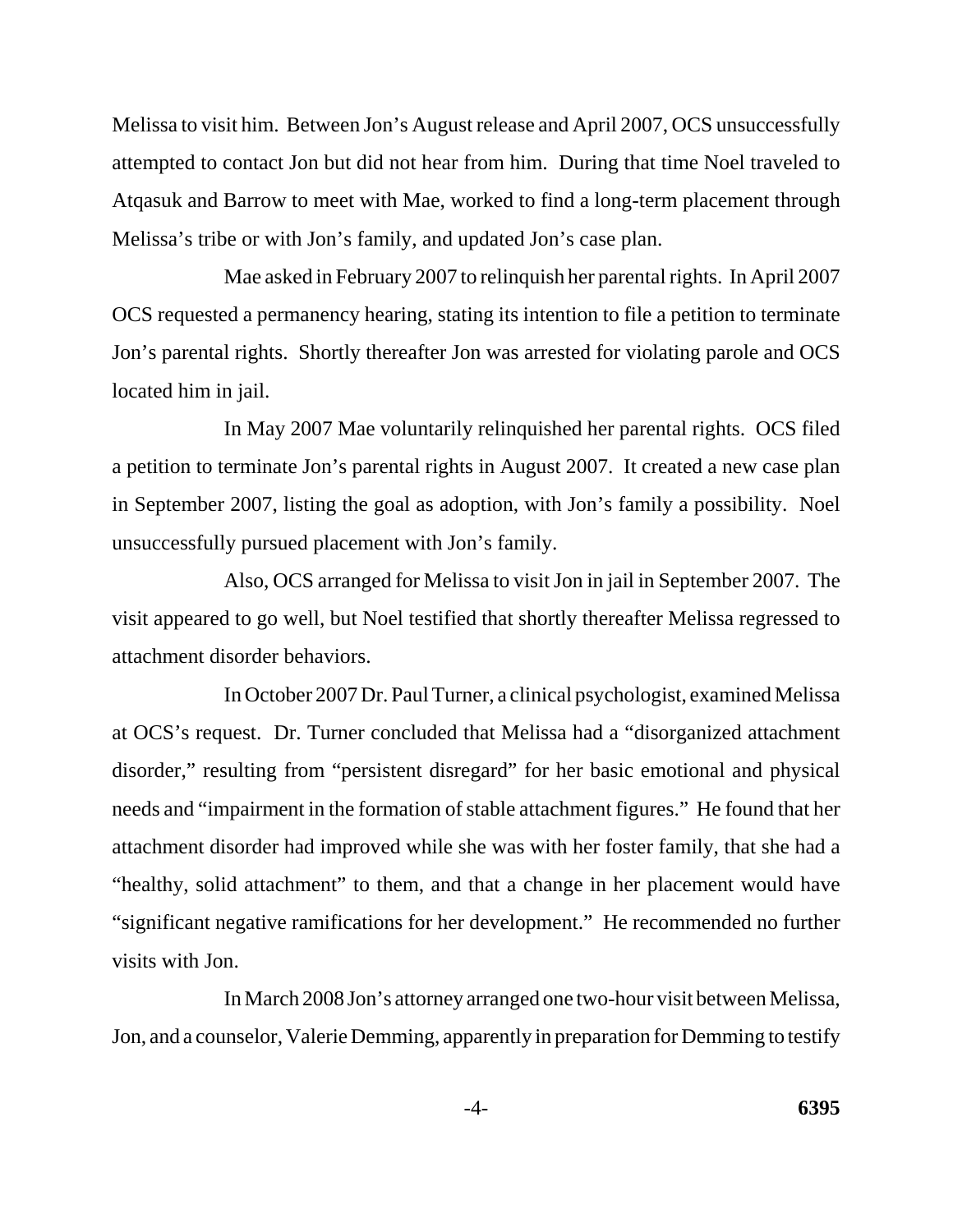as Jon's witness at Jon's termination hearing.

The termination hearing began on April 1, 2008, and lasted six days. The court heard testimony from Jon; two OCS caseworkers, Whitney and Noel; two parole officers; the chemical dependency counselor who conducted Jon's substance abuse assessment; Dr. Turner, testifying as an expert in clinical psychology; and Demming, who did not testify as an expert because of her limited knowledge of the case.

In August 2008 the court issued an order with findings of fact and conclusions of law. First, the court found that Melissa was a child in need of aid on four grounds: (a) abandonment, (b) failure to make adequate arrangements while incarcerated, (c) mental injury, and (d) habitual use of intoxicants. Second, the court found by clear and convincing evidence that Jon had not remedied this conduct or these conditions and that doing so would take him at least a year, which would be too long for Melissa. Third, the court found that the state had met its active efforts burden under ICWA. Fourth, the court found that giving Jon custody would, beyond a reasonable doubt, be likely to result in serious emotional damage to Melissa. Finally, the court found that it was in Melissa's best interests to terminate Jon's parental rights.

Jon appeals each of these rulings except for the court's finding concerning Melissa's best interests.

#### **III. DISCUSSION**

Before terminating parental rights under ICWA and the CINA statutes and rules,<sup>4</sup> a superior court must find by clear and convincing evidence that: (1) "the child has

*See* 25 U.S.C. §§ 1901-1923, 1931-1934, 1951-1952, 1961-1963 (2006); AS 47.10.088; CINA Rule 18; *Carl N. v. State, Dep't of Health & Soc. Servs., Div. of Family & Youth Servs.*, 102 P.3d 932, 935 (Alaska 2004). **4**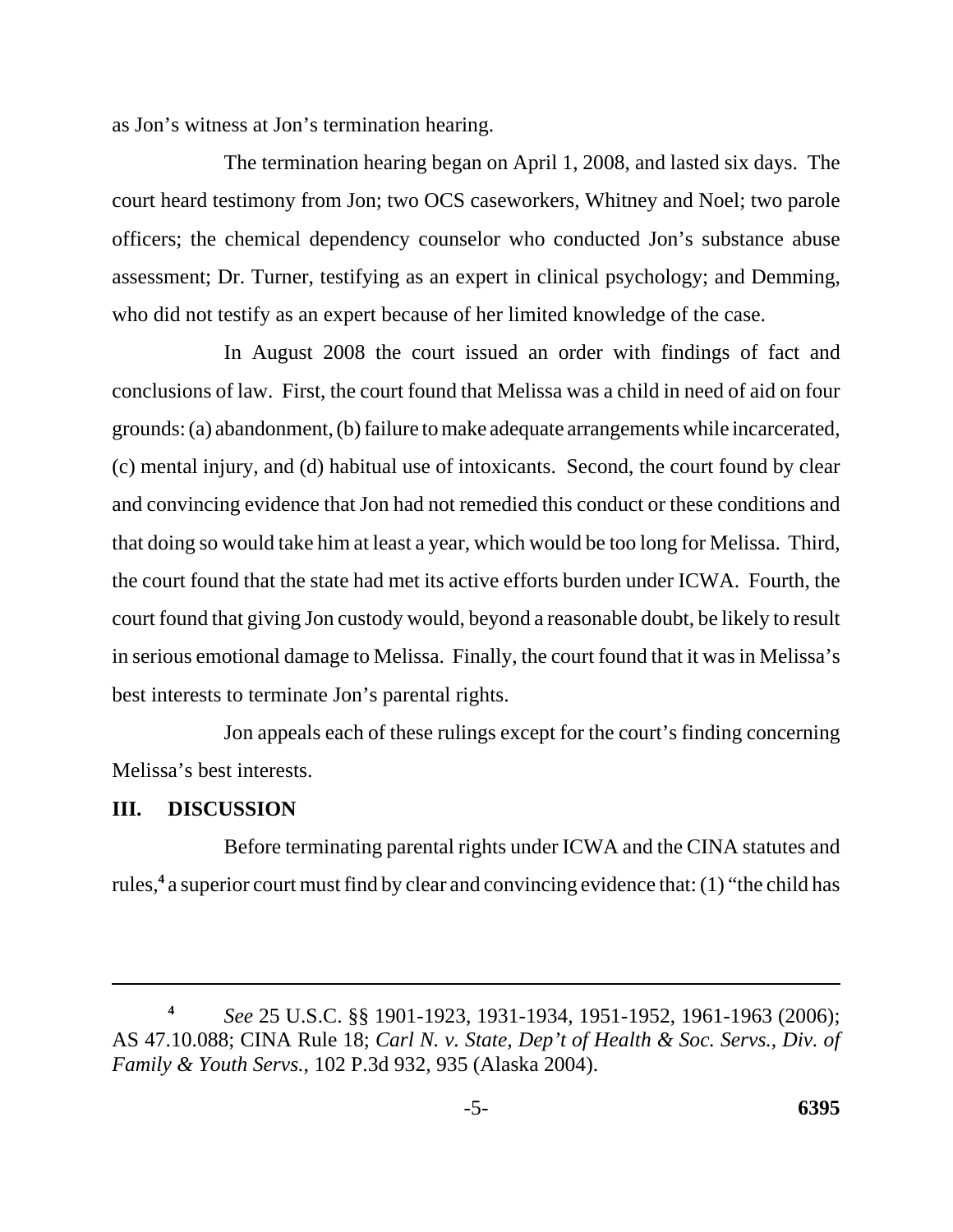been subjected to conduct or conditions described in AS 47.10.011";**<sup>5</sup>** (2) the parent "has not remedied the conduct or conditions in the home that place the child at substantial risk of harm" or "has failed, within a reasonable time, to remedy the conduct or conditions in the home that place the child in substantial risk so that returning the child to the parent would place the child at substantial risk of physical or mental injury";<sup>6</sup> and (3) in the case of an Indian child,**<sup>7</sup>** "active efforts have been made to provide remedial services and rehabilitative programs designed to prevent the breakup of the Indian family and that these efforts have proved unsuccessful."**<sup>8</sup>** Also, under ICWA, the court must find "by evidence beyond a reasonable doubt, including testimony of qualified expert witnesses, that the continued custody of the child by the parent . . . is likely to result in serious emotional or physical damage to the child."<sup>9</sup> Finally, the court must find by a preponderance of the evidence that "termination of parental rights is in the best interests of the child."**<sup>10</sup>**

### **A. Standard of Review**

Whether the superior court's factual findings satisfy ICWA and the CINA

5 AS  $47.10.088(a)(1)$ ; CINA Rule  $18(c)(1)(A)$ .

**6** AS 47.10.088(a)(2); CINA Rule  $18(c)(1)(A)(i)$ .

**<sup>7</sup>***See* 25 U.S.C. § 1903(4). Although Jon is not Indian, ICWA applies because Melissa is Indian. *See K.N. v. State*, 856 P.2d 468, 474 n.8 (Alaska 1993).

**<sup>8</sup>**25 U.S.C. § 1912(d); CINA Rule 18(c)(2)(B).

<sup>9</sup> 25 U.S.C. § 1912(f); CINA Rule 18(c)(4).

<sup>10</sup> CINA Rule 18(c)(3); *see also* AS 47.10.088(c). Jon does not appeal this finding.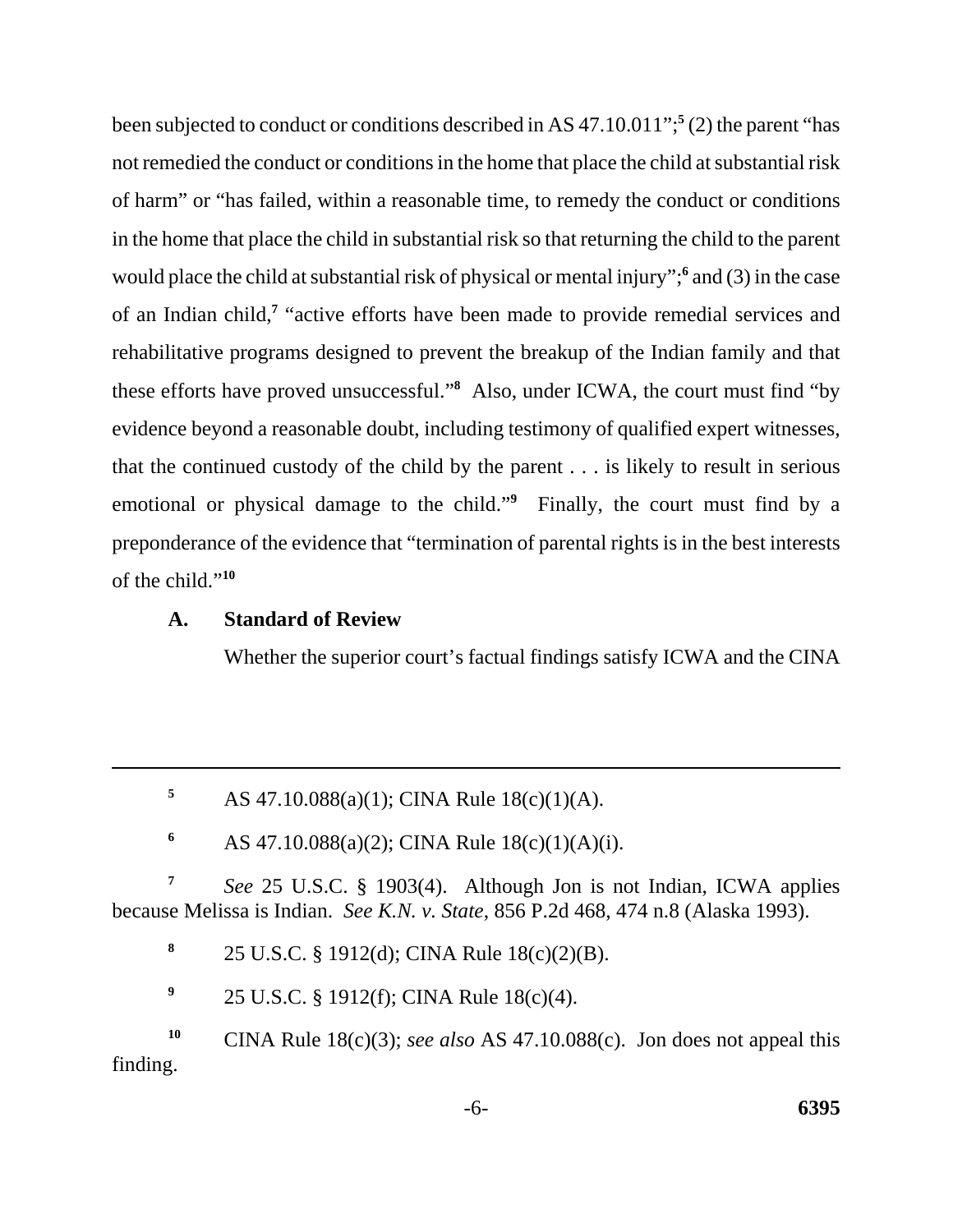statutes and rules raises questions of law to which we apply our independent judgment.**<sup>11</sup>** Whether substantial evidence supports the court's findings that the state complied with ICWA's "active efforts" requirement and proved beyond a reasonable doubt that granting the parent custody would likely result in serious damage to the child are mixed questions of law and fact.**<sup>12</sup>** We review factual findings for clear error, reversing only if, after "a review of the entire record in the light most favorable to the party prevailing below," we are left "with a definite and firm conviction that a mistake has been made."**<sup>13</sup>** We "bear in mind at all times that terminating parental rights is a drastic measure."**<sup>14</sup>**

## **B. Whether It Was Error for the Superior Court To Find that Melissa Was a Child in Need of Aid**

The superior court found by clear and convincing evidence that Melissa was a child in need of aid under AS 47.10.011(1) (abandonment), .011(2) (failure to make adequate arrangements while incarcerated), .011(8) (mental injury), and .011(10) (habitual substance use). Jon appeals each of these findings.

Under AS 47.10.011(1), a child is "in need of aid" if the court finds "a

**<sup>13</sup>***Audrey H. v. State, Office of Children's Servs.*, 188 P.3d 668, 672 (Alaska 2008) (internal quotation marks omitted) (quoting *Brynna B. v. State, Dep't of Health & Soc. Servs., Div. of Family & Youth Servs.*, 88 P.3d 527, 529 (Alaska 2004)).

**<sup>14</sup>***Karrie B. ex rel. Reep v. Catherine J.*, 181 P.3d 177, 184 (April 2008) (internal quotation marks omitted) (quoting *Martin N. v. State, Dep't of Health & Soc. Servs., Div. of Family & Youth Servs.*, 79 P.3d 50, 53 (Alaska 2003)).

**<sup>11</sup>***Rick P. v. State, Office of Children's Servs.*, 109 P.3d 950, 954-55 (Alaska 2005) (CINA); *L.G. v. State, Dep't of Health & Soc. Servs.*, 14 P.3d 946, 950 (Alaska 2000) (ICWA).

**<sup>12</sup>***E.A. v. State, Div. of Family & Youth Servs.*, 46 P.3d 986, 989 (Alaska 2002) (beyond a reasonable doubt likely to cause serious harm); *T.F. v. State, Dep't of Health & Soc. Servs.*, 26 P.3d 1089, 1092 (Alaska 2001) (active efforts).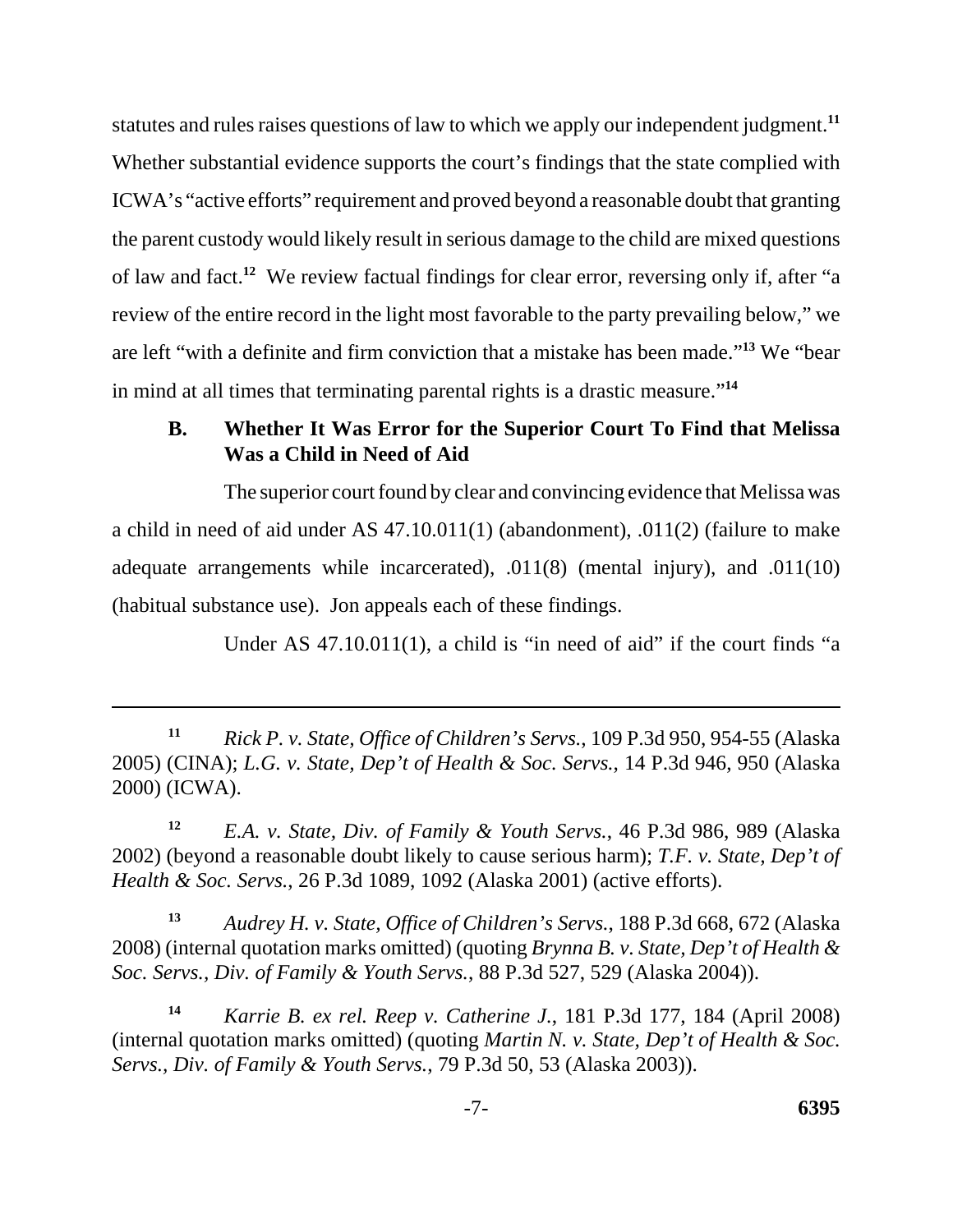parent or guardian has abandoned the child as described in AS 47.10.013, and the other parent is absent or has committed conduct or created conditions that cause the child to be a child in need of aid." Mae voluntarily relinquished her parental rights. The "other parent" prerequisite has therefore been met.**<sup>15</sup>**

The court found by clear and convincing evidence that Jon abandoned Melissa by "failing to provide reasonable support or maintain any meaningful contact with [Melissa] for over one year." Jon argues that this finding was clearly erroneous because his behavior did not exhibit conscious disregard for his parental obligations, and because his conduct did not destroy the parent–child relationship.

We hold that the superior court's finding of abandonment was not clearly erroneous. Jon failed to provide support by not paying child support after being released from jail in August 2006, even though he was working. Jon failed to maintain meaningful contact and made only one contact with OCS between April 2006 and May 2007.**<sup>16</sup>** And despite the bonds and affection between Melissa and Jon, Jon's conduct in

(continued...)

**<sup>15</sup>***See Rick P.*, 109 P.3d at 956.

<sup>&</sup>lt;sup>16</sup> The court found Jon's testimony that "he tried to call OCS several times during this time period . . . neither credible nor convincing"; it also found that even if Jon were telling the truth, "such token efforts do not show a genuine effort to maintain a relationship with a young child who has had minimal contact with her father for almost half of her life." *See Jeff A.C., Jr. v. State*, 117 P.3d 697, 704 (Alaska 2005) (stating that "token efforts to communicate with a child" are insufficient (quoting *In re H.C.*, 956 P.2d 477, 481 (Alaska 1998))). Although Jon testified that he called many times from jail but was unable to get through, he could not produce any supporting documentation, even though the jail required him to submit written requests to make the calls, and he produced such requests from 2007. We have held that trial courts are in the best position to weigh witness credibility, and we give particular deference to findings based on oral testimony. *Josephine B. v. State, Dep't of Health & Soc. Servs., Office of Children's Servs.*, 174 P.3d 217, 222 (Alaska 2007); *Martin N.*, 79 P.3d at 53.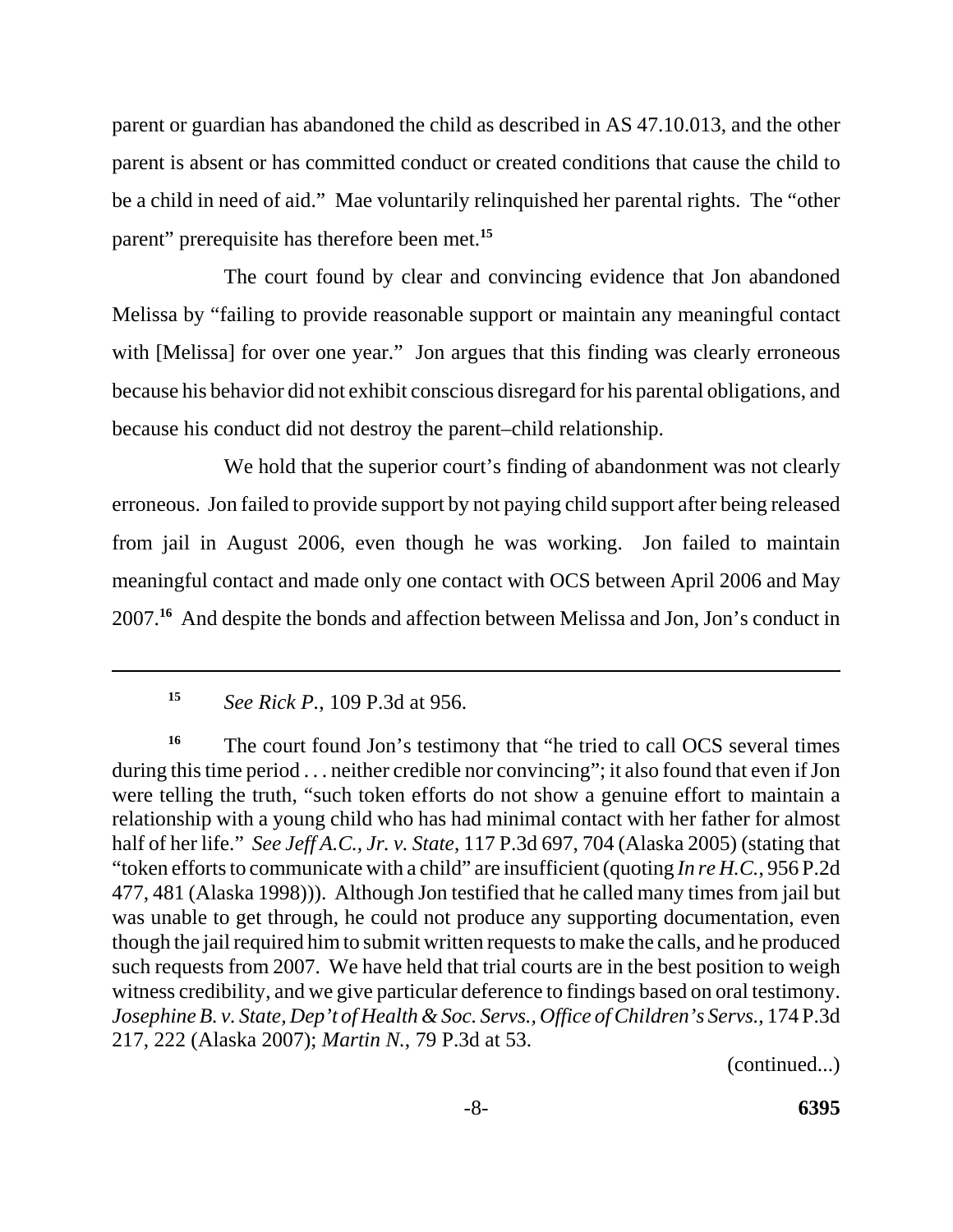violating parole and in falling out of contact led to his absences and Melissa's foster care placements,**<sup>17</sup>** which in turn led to Melissa's disorganized attachment disorder, to which she regressed after visiting with Jon. Substantial evidence supports the superior court's conclusions that Jon demonstrated a conscious disregard for his parental obligations that led to the destruction of the parent–child relationship.**<sup>18</sup>**

 need to address the superior court's other CINA findings.**<sup>19</sup>** The superior court's finding by clear and convincing evidence that Melissa was a child in need of aid under AS 47.10.011(1) (abandonment) was not clearly erroneous. Because only one statutory basis is required for a CINA finding, we do not

**<sup>16</sup>**(...continued)

**<sup>17</sup>***Cf. T.F. v. State, Dep't of Health & Soc. Servs.*, 26 P.3d 1089, 1093-94 (Alaska 2001) (noting that even though state contributed to delay in paternity testing, father bore responsibility because he absconded before test could be rescheduled).

**<sup>18</sup>***See G.C. v. State, Dep't of Health & Soc. Servs., Div. of Family & Youth Servs.*, 67 P.3d 648, 651-52 (Alaska 2003) (quoting *E.J.S. v. State, Dep't of Health & Soc. Servs.*, 754 P.2d 749, 751 (Alaska 1988)); *see also* AS 47.10.013(a).

Jon argues the court failed to acknowledge he "was incarcerated during much of this time," but the court largely based its findings on Jon's objective conduct after he was released from jail in August 2006.

 Although Jon expressed his desire to have custody of Melissa and testified he requested pictures and visits with her, the superior court properly focused on objective evidence, not Jon's subjective intent. *See In re B.J.*, 530 P.2d 747, 749 (Alaska 1975).

**<sup>19</sup>***See G.C.*, 67 P.3d at 651.

According to the testimony of Jon, Noel, and Jon's parole officer, Jon failed to notify OCS of his August 2006 release, failed to provide address and contact information, and failed to make contact by telephone or mail (except for two or three calls to OCS, one of which resulted in Jon leaving a voicemail) with OCS or Melissa between August 2006 and May 2007.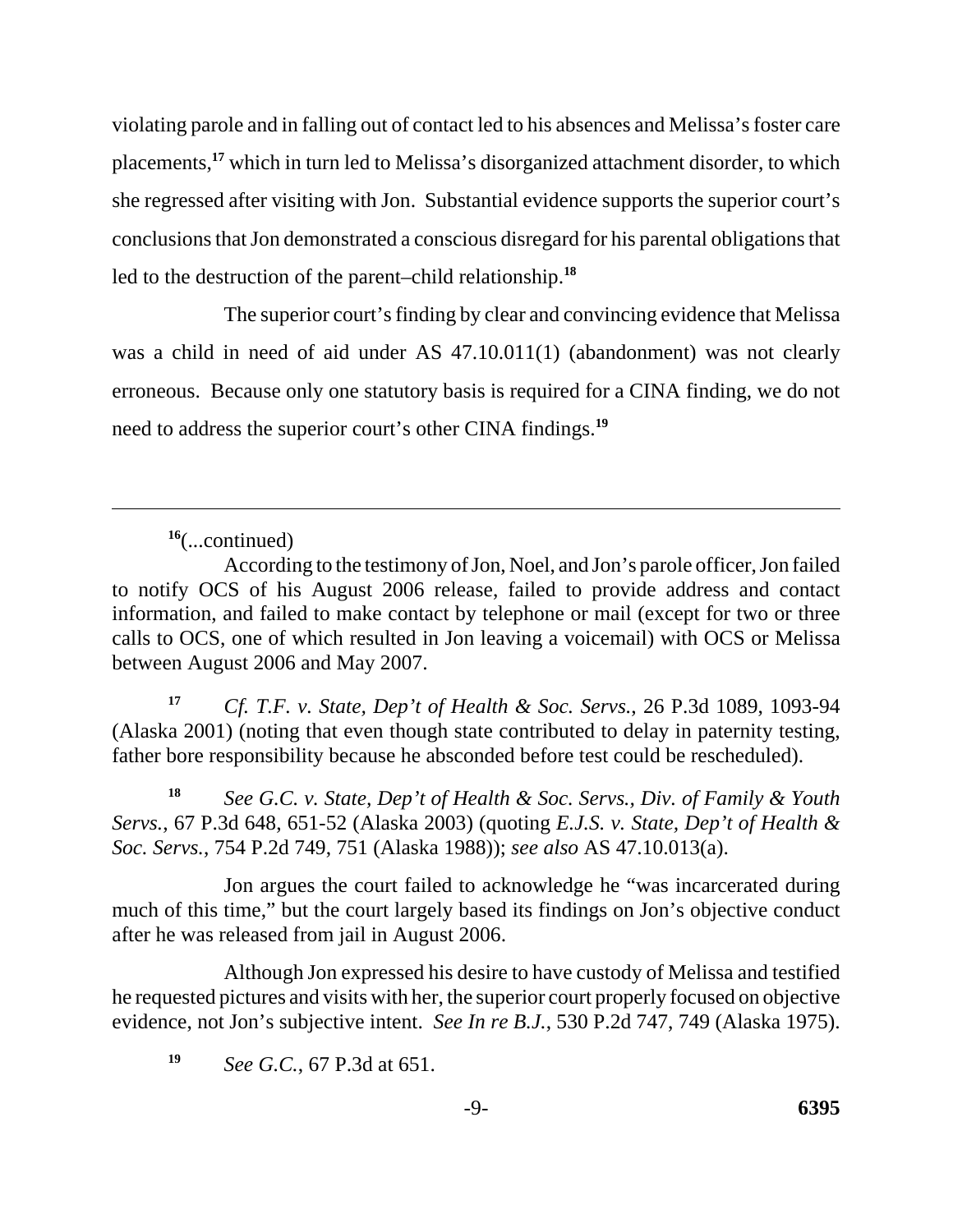# **C. Whether It Was Error To Find that Jon Failed To Remedy the Harmful Conduct or Conditions**

Before a court may terminate parental rights, it must find by clear and convincing evidence that the parent has failed to remedy the harmful conduct or conditions.**<sup>20</sup>**

Jon argues the court erred in finding a failure to remedy because, by the time the court issued its order, he had been out of jail for four months, he was off parole, and there was no evidence of any substance use for two years. The state responds that Jon's pattern of making choices leading to incarceration demonstrates failure to remedy, and that it would not be in Melissa's best interest to return her to Jon, given Melissa's "age and needs" and Noel's testimony that it would take Jon eighteen months to remedy his conduct.

Substantial evidence supports the finding of failure to remedy. Noel testified that before visitation could occur, Jon would have to undergo a substance abuse assessment and treatment, something he had not done at the time of trial, and demonstrate nine months of documented post-treatment sobriety. Noel also testified that it would probably take Jon approximately "a year and a half or better" to complete the tasks necessary for reunification, and that because of Melissa's age and the fact she had already been in custody for twenty-eight months, a year and a half more was "just too long to ask of a toddler."

AS 47.10.088(a)(2); *see also* AS 47.10.088(b) (stating that court may consider any fact relevant to child's best interests, including "the likelihood of returning the child to the parent within a reasonable time based on the child's age or needs"); *Rick P.*, 109 P.3d at 958 (stating that fact that young child has lived without parent for significant period of time may be sufficient evidence of substantial risk of mental injury). **20**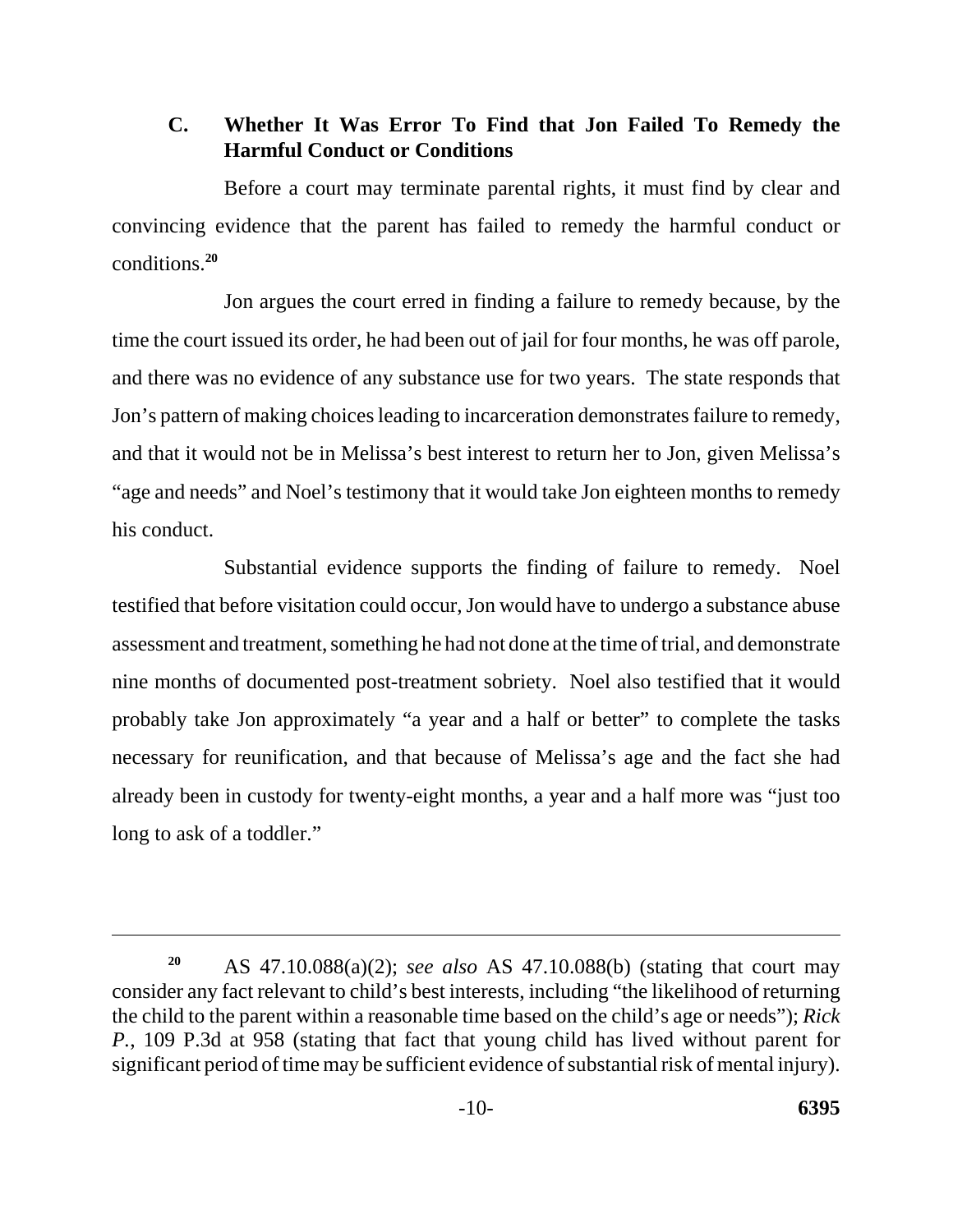Dr. Turner testified that reunification could occur only after Jon demonstrated that he could provide stability, take care of his basic needs, and "be free of substances," and after Jon and Melissa had visitation that increased gradually. Dr. Turner testified that placing Melissa with Jon even nine months from the time of trial "represents a very serious risk to her" given her history with attachment disorder. Dr. Turner also testified "that a bond exists between [Melissa] and her present foster family, which is very critical at this stage of her life." Even Demming, who was supportive of Jon having a continued relationship with Melissa, testified that she would recommend frequent supervised contact "for an extensive period of time" and parenting classes before reunification.

The court did not clearly err in concluding that Jon had not remedied the conduct or conditions placing Melissa at risk.**<sup>21</sup>** It also did not clearly err in concluding that reunification would not be in Melissa's best interests.**<sup>22</sup>**

# **D. Whether It Was Error To Find that OCS Made "Active Efforts" To Prevent the Breakup of the Family**

ICWA requires that before a court may terminate parental rights, it must

**<sup>21</sup>***See Stanley B. v. State, Div. of Family & Youth Servs.*, 93 P.3d 403, 407 (Alaska 2004).

 **<sup>22</sup>***See Debbie G. v. State, Dep't of Health & Soc. Servs., Office of Children's Servs.*, 132 P.3d 1168, 1170-71 (Alaska 2006) (explaining that AS 47.10.088(a) permits termination of parental rights to achieve "permanent placement" because moving children can be disruptive and unhealthy (citing *Stanley B.*, 93 P.3d at 408 (emphasizing children's "immediate need for permanency and stability" and risk of long-term harm if permanent placement is not made immediately))); *Carl N. v. State, Dep't of Health & Soc. Servs., Div. of Family & Youth Servs.*, 102 P.3d 932, 936-37 (Alaska 2004) (concluding father failed to remedy because expert testified that it would be at least two years until reunification, child had been in foster care for over three years, and child needed stability and could not afford to wait).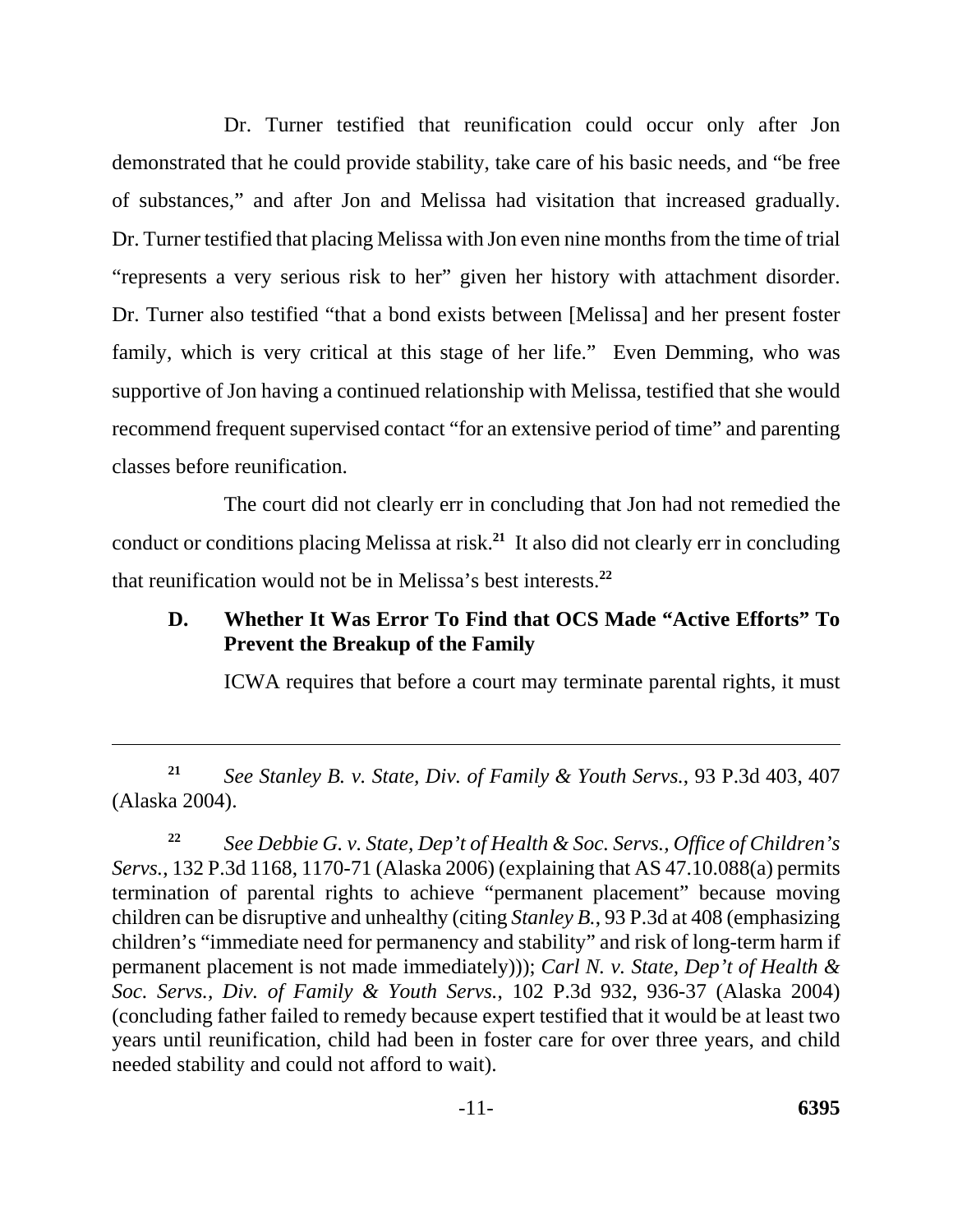find by clear and convincing evidence "that active efforts have been made to provide remedial services and rehabilitative programs designed to prevent the breakup of the Indian family and that these efforts have proved unsuccessful."**<sup>23</sup>** Although "no pat formula exists for distinguishing between active and passive efforts," distinctions do exist.<sup>24</sup> For example, active efforts require taking a parent through the steps of a plan and helping the parent develop the resources to succeed; drawing up a case plan and leaving the client to satisfy it are merely passive efforts.**<sup>25</sup>**

The parent's willingness to cooperate is relevant to determining whether the state has met its active efforts burden, and a parent's "incarceration is a significant factor" that "significantly affects the scope of the active efforts that the [s] tate must make to satisfy the statutory requirement."**<sup>26</sup>** In evaluating whether the state has met its active efforts burden, we look "to the state's involvement in its entirety."**<sup>27</sup>**

Jon argues that OCS "made no effort to offer services to Jon" after Jon's April 2006 arrest, and failed to provide a substance abuse evaluation and treatment, and

**<sup>23</sup>**25 U.S.C. § 1912(d) (2006); CINA Rule 18(c)(2)(B).

**<sup>24</sup>***A.A. v. State, Dep't of Family & Youth Servs.*, 982 P.2d 256, 261 (Alaska 1999) (internal quotation marks omitted) (quoting *A.M. v. State*, 945 P.2d 296, 306 (Alaska 1997)).

<sup>25</sup> *Id.* (citing CRAIG J. DORSAY, THE INDIAN CHILD WELFARE ACT AND LAWS AFFECTING INDIAN JUVENILES MANUAL 157-58 (1984)).

**<sup>26</sup>***Id.* at 261-62. Although incarceration does not absolve the state's active efforts duty, the court may consider the practical impact of incarceration on the possibility of active remedial efforts. *Id.* at 261.

**<sup>27</sup>***Maisy W. v. State, Dep't of Health & Soc. Servs., Office of Children's Servs.*, 175 P.3d 1263, 1268-69 (Alaska 2008) (stating that although state failed to make active efforts for three months, superior court properly looked to entirety of efforts over three-year time period).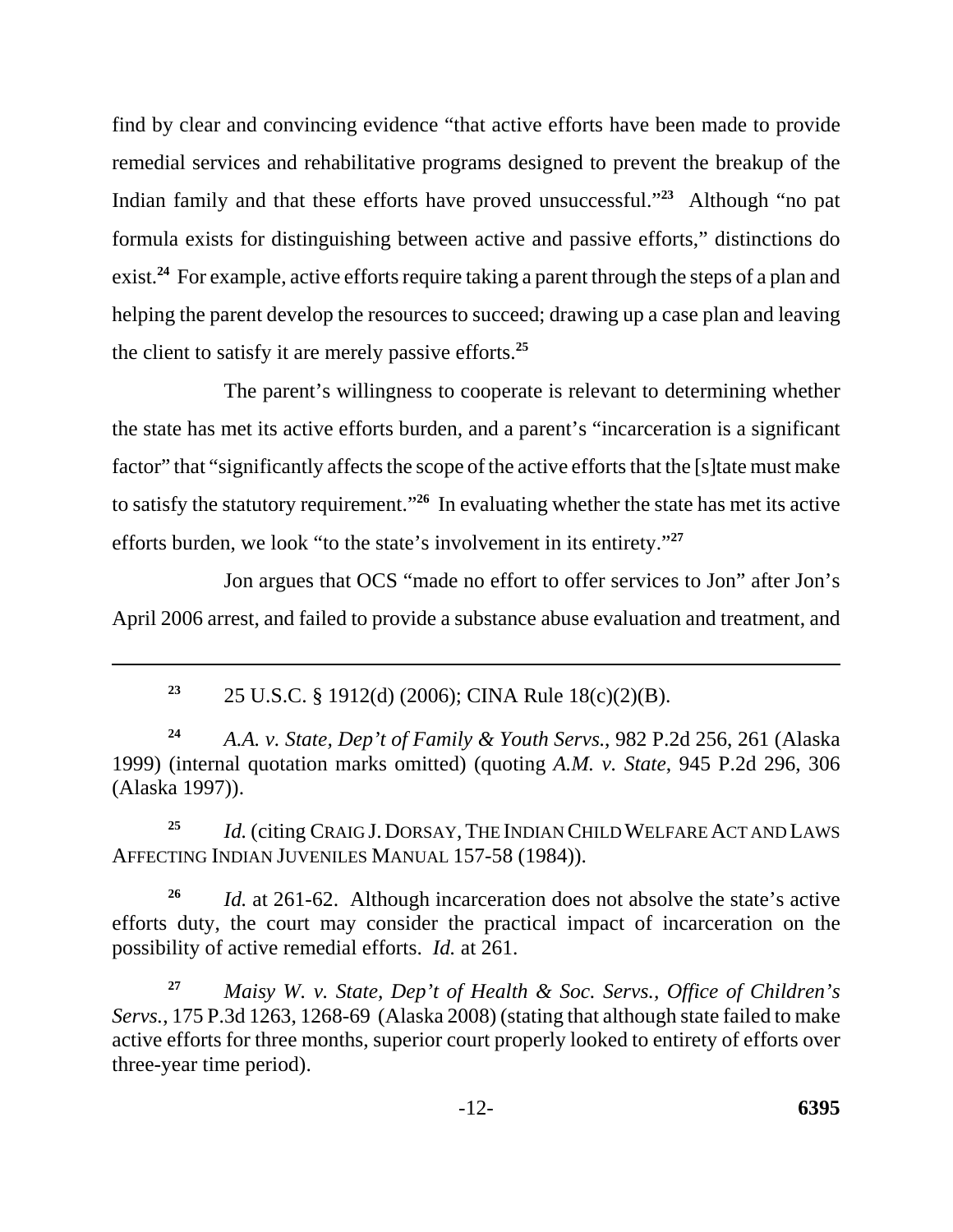thus failed to meet its active efforts burden or even the "reasonable efforts" requirement in AS 47.10.086(a).**<sup>28</sup>** Jon also argues that OCS failed to meet its active efforts burden because it de facto terminated his AS 47.10.084(c) right of reasonable visitation by failing to provide reasonable visitation between April and August 2006. Finally, Jon argues that OCS failed to meet its active efforts burden because it did not comply with ICWA's placement preferences.**<sup>29</sup>** The state responds that it made active efforts both before and after Jon's April 2006 arrest. The court found by clear and convincing evidence that the state had met its active efforts burden.

The record contains substantial evidence supporting the superior court's finding that over the entirety of the case, from October 2004 until the termination trial in April 2008, the state made active efforts to prevent the breakup of the Indian family. We list these efforts because they reflect OCS's potentially useful and substantive efforts made in attempting to reunify the family. In 2005, when Jon and Melissa lived in Seward and Moose Pass, OCS made the following efforts: paid for and coordinated Jon's paternity test; advocated for financial and housing assistance for Jon and Melissa; spent approximately \$700 in vouchers for diapers, clothes, medicine, and other supplies for Melissa; paid and arranged for Jon and Melissa to visit Mae in Anchorage; conducted monthly home visits; provided referral services to SeaView Infant Learning Program and facilitated an evaluation for Melissa and parenting education for Jon; and established a

<sup>&</sup>lt;sup>28</sup> AS 47.10.086(a) provides, in relevant part: "[T]he department shall make timely, reasonable efforts to provide family support services to the child and to the parents . . . that are designed to prevent out-of-home placement of the child or to enable safe return of the child to the family home."

<sup>&</sup>lt;sup>29</sup> The dissenting opinion contends that OCS's failure to obtain the paternity test results early in the CINA case was a "critical" failure. Jon does not argue on appeal that any such failure rendered OCS's efforts ineffective.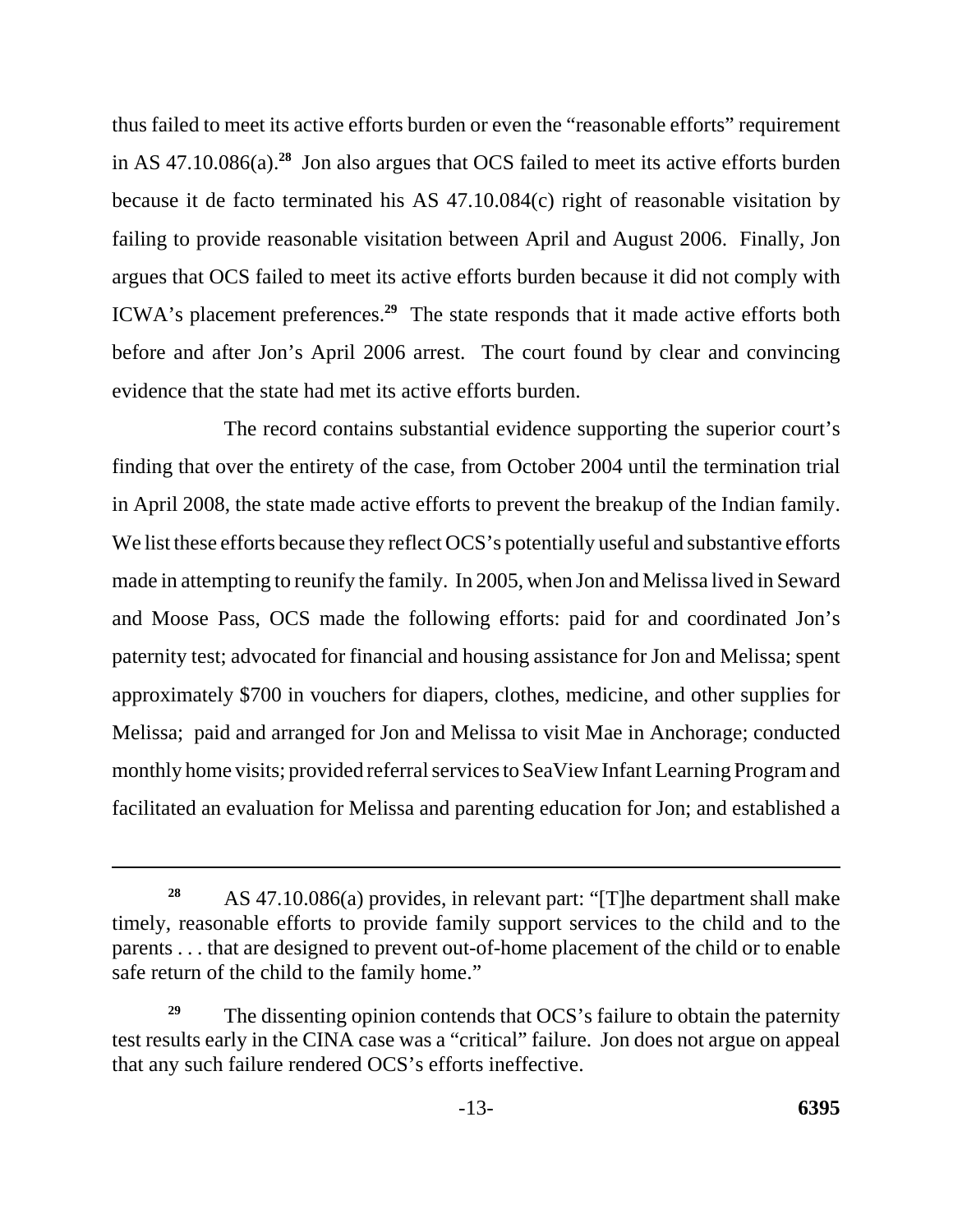case plan for Jon that included a referral to SeaView Community Services for a substance abuse assessment.**<sup>30</sup>**

OCS's efforts in 2006 and 2007 included: establishing and updating case plans; coordinating with the guardian ad litem to help Jon and Melissa relocate to Anchorage to be closer to Mae and to improve job opportunities for Jon; helping Jon and Melissa get into a temporary shelter in Anchorage and finding day care for Melissa; helping Jon get bus passes in Anchorage; instructing Jon regarding visits between Melissa and Mae once Jon and Melissa had moved to Anchorage; setting up a urinalysis appointment after the April 2006 cocaine allegation; working with Mae, Melissa's tribe, and Jon to find a long-term placement for Melissa that would comply with ICWA; trying to locate and contact Jon by calling jail facilities, Jon's parole officers and attorney, and various shelters in Anchorage both before and after he disappeared in October 2006; referring Melissa to doctors for medical and psychological evaluations; traveling to Atqasuk and Barrow to meet with Mae and gather information about Jon's family; contacting family members of Mae and Jon for possible placement, preparing an Interstate Compact on the Placement of Children (ICPC) packet for placement with Jon's brother in Texas, and coordinating with a social worker in Texas on that placement possibility; and arranging for Melissa to visit Jon in jail in September 2007. Jon's parole officer also referred Jon to the Cook Inlet Tribal Council's substance abuse assessment program in October 2006; Jon did not obtain the assessment.

Despite these extensive active efforts, the record does support Jon's

<sup>&</sup>lt;sup>30</sup> Jon underwent the assessment in August 2005. SeaView did not recommend any follow-up treatment. The chemical dependency counselor who conducted the assessment later testified that Jon provided incomplete information and that had he known about Jon's criminal and substance abuse histories, he might have recommended treatment.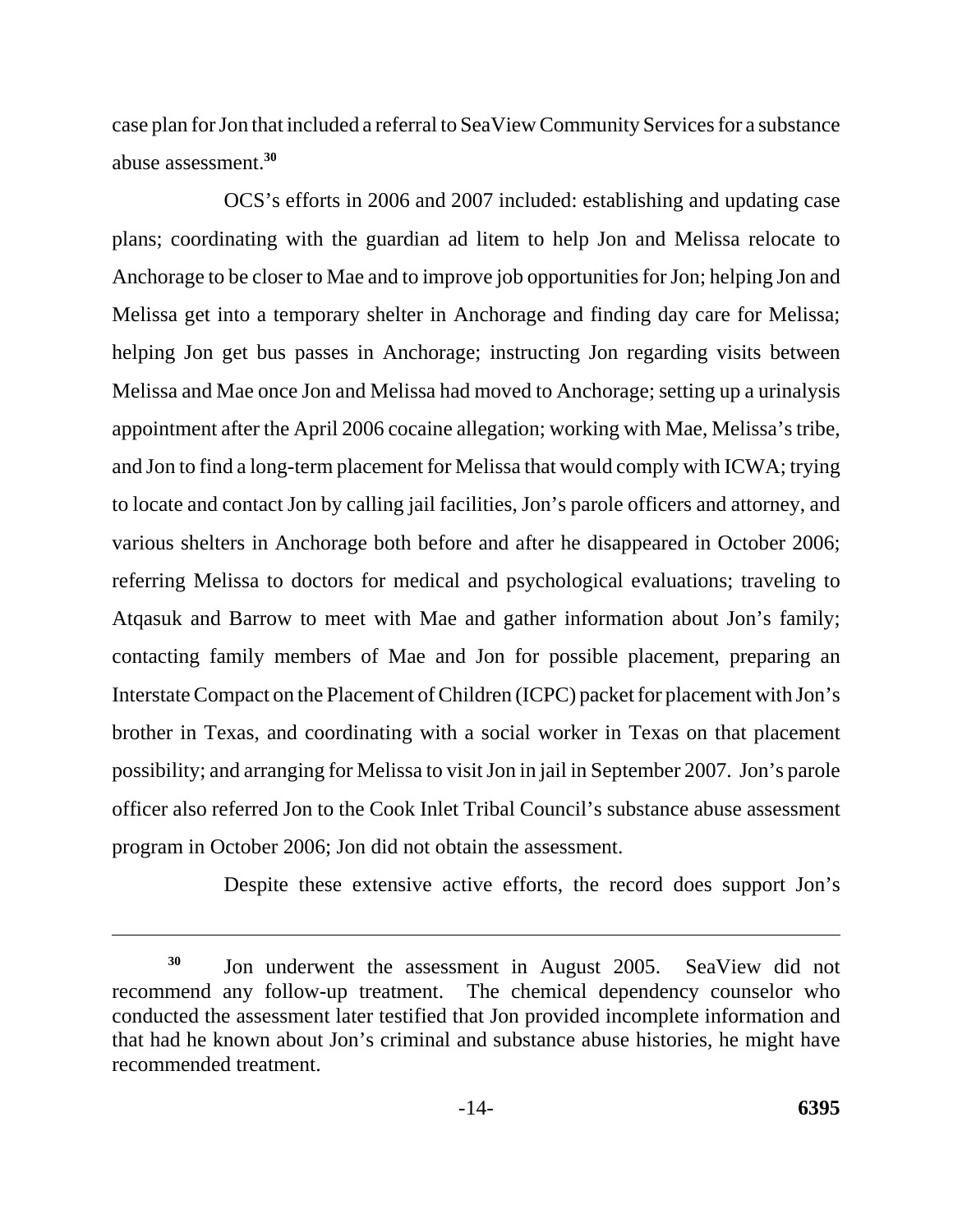argument that OCS's efforts declined after his April 2006 incarceration. Both Noel and Jon testified at length as to their communication problems; they communicated only once between April and August 2006, and may have communicated one more time in September 2006. Both Noel and Jon testified that they had discussed giving Jon photographs of Melissa and an additional visit with her, but that he received neither the photographs nor the visit.

We analyze the state's active efforts based on its "overall handling of the case,"**<sup>31</sup>** including efforts by Jon's parole officers. Because the record and testimony show that OCS and Jon's parole officers made active efforts throughout 2005 and 2006, actively continued trying to locate Jon between October 2006 and April 2007, provided visitation with Melissa once Jon was located again, and actively pursued placement with Jon's family from October 2006 through November 2007, we hold that the superior court did not clearly err in finding that the state made active efforts.

Our conclusion that the superior court did not err in holding that the state met its active efforts requirement also disposes of Jon's argument that the state failed to meet the lower "reasonable efforts" requirement in AS 47.10.086. *Cf. Winston J. v. State, Dep't of Health & Soc. Servs., Office of Children's Servs.*, 134 P.3d 343, 347 n.18 (Alaska 2006) (applying reasoning of ICWA "active efforts" cases to AS 47.10.086 "reasonable efforts" case).

 *Children's Servs.*, 184 P.3d 9, 16 (Alaska 2008); *E.A. v. State, Div. of Family & Youth Servs.*, 46 P.3d 986, 990 (Alaska 2002); *N.A. v. Div. of Family & Youth Servs.*, 19 P.3d **<sup>31</sup>***See, e.g.*, *Thomas H. v. State, Dep't of Health & Soc. Servs., Office of*  597, 602-04 (Alaska 2001); *In re J.W.*, 921 P.2d 604, 609-10 (Alaska 1996).

 that OCS did not make active or reasonable efforts to reunite the family. *See Maisy W.*, Jon also argues that OCS failed to make active efforts because it should have transferred the case to Anchorage. Even if transferring the case would have facilitated more visits between Jon and Melissa, when the case and OCS's overall efforts are considered in their entirety, OCS's failure to transfer the case does not demonstrate 175 P.3d at 1268-69; *Thomas H.*, 184 P.3d at 16.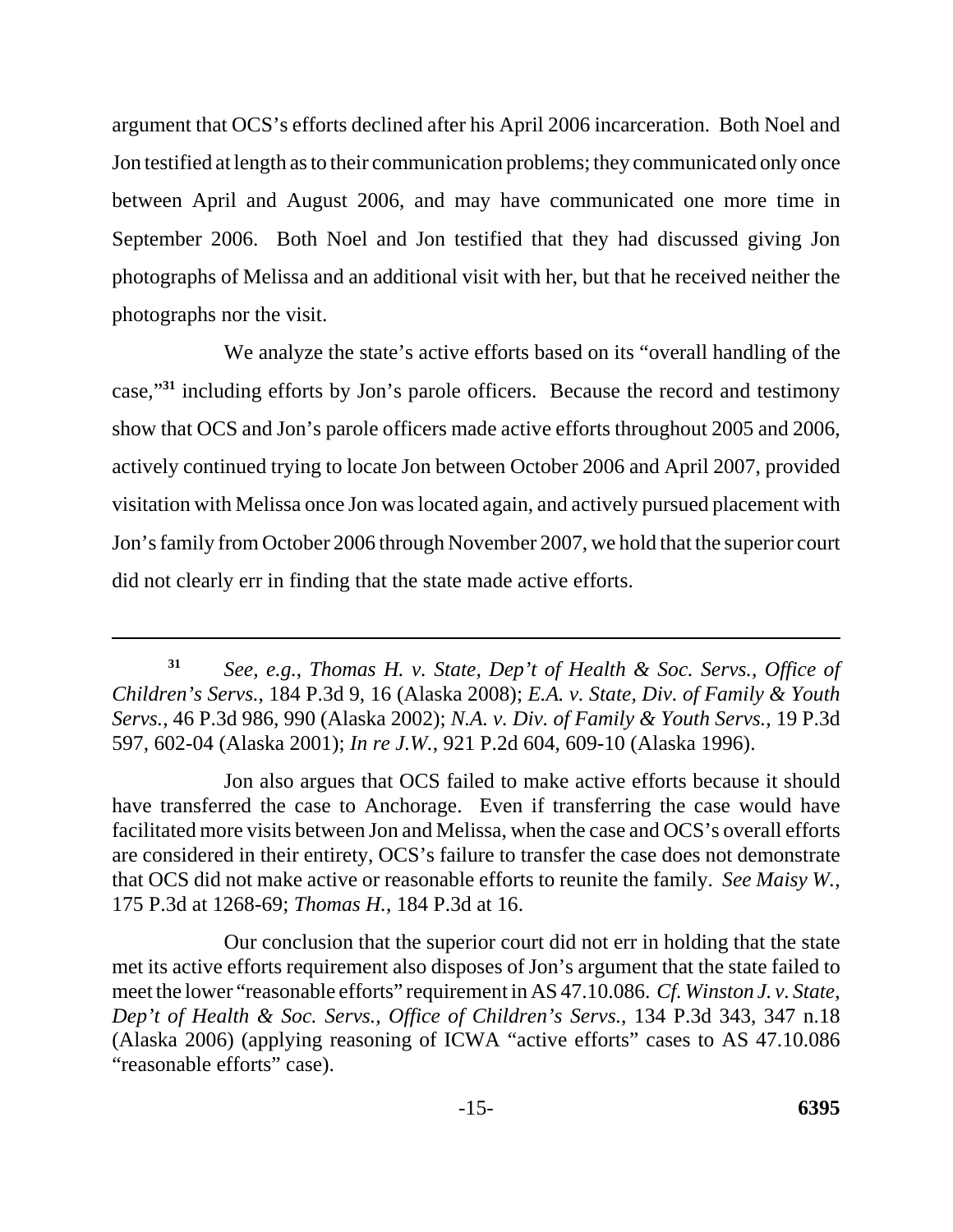Jon next argues that OCS failed to meet its active efforts burden because it de facto terminated his AS 47.10.084(c) right of reasonable visitation by failing to provide reasonable visitation between April and August 2006. Alaska Statute 47.10.084(c) states in part that if legal custody has been transferred but parental rights have not been terminated, "the parents shall have residual rights and responsibilities," including "reasonable visitation."**<sup>32</sup>** The circumstances do not establish the extreme facts necessary to conclude that Jon's parental rights were de facto terminated: Melissa was placed in a foster home in Alaska; Jon was out of contact with OCS and his parole officer even when out of jail; and through November 2006 OCS supported the concurrent goal of reunification with either parent.**<sup>33</sup>**

Jon also argues that OCS failed to make active efforts because it did not make sufficient attempts to place Melissa with one of his family members and because Melissa's placement is therefore not ICWA-compliant. The superior court concluded that Melissa's "current placement with her foster family is appropriate." ICWA gives preference first to extended family members, then to other members of the child's tribe,

**<sup>32</sup>**AS 47.10.084(c); AS 47.10.080(p) (stating that reasonable visitation is determined by considering in part "nature and quality" of relationship between parent and child before child was committed to OCS custody).

**<sup>33</sup>***Compare D.H. v. State*, 723 P.2d 1274, 1276-77 (Alaska 1986) (holding that decision permitting foster parents living in Fairbanks to relocate to Alabama was de facto termination of parental rights because father was "virtually penniless" and state would not pay for him to fly to see child), *with A.H. v. State*, 779 P.2d 1229, 1234 & n.10 (Alaska 1989) (holding, in case in which state placed children in foster home in Anchorage, mother was in Juneau, family's financial situation prohibited regular visitation, and state had goal of visitation, that there was no de facto termination of parental rights because facts were not as "extreme" as those presented in *D.H.*).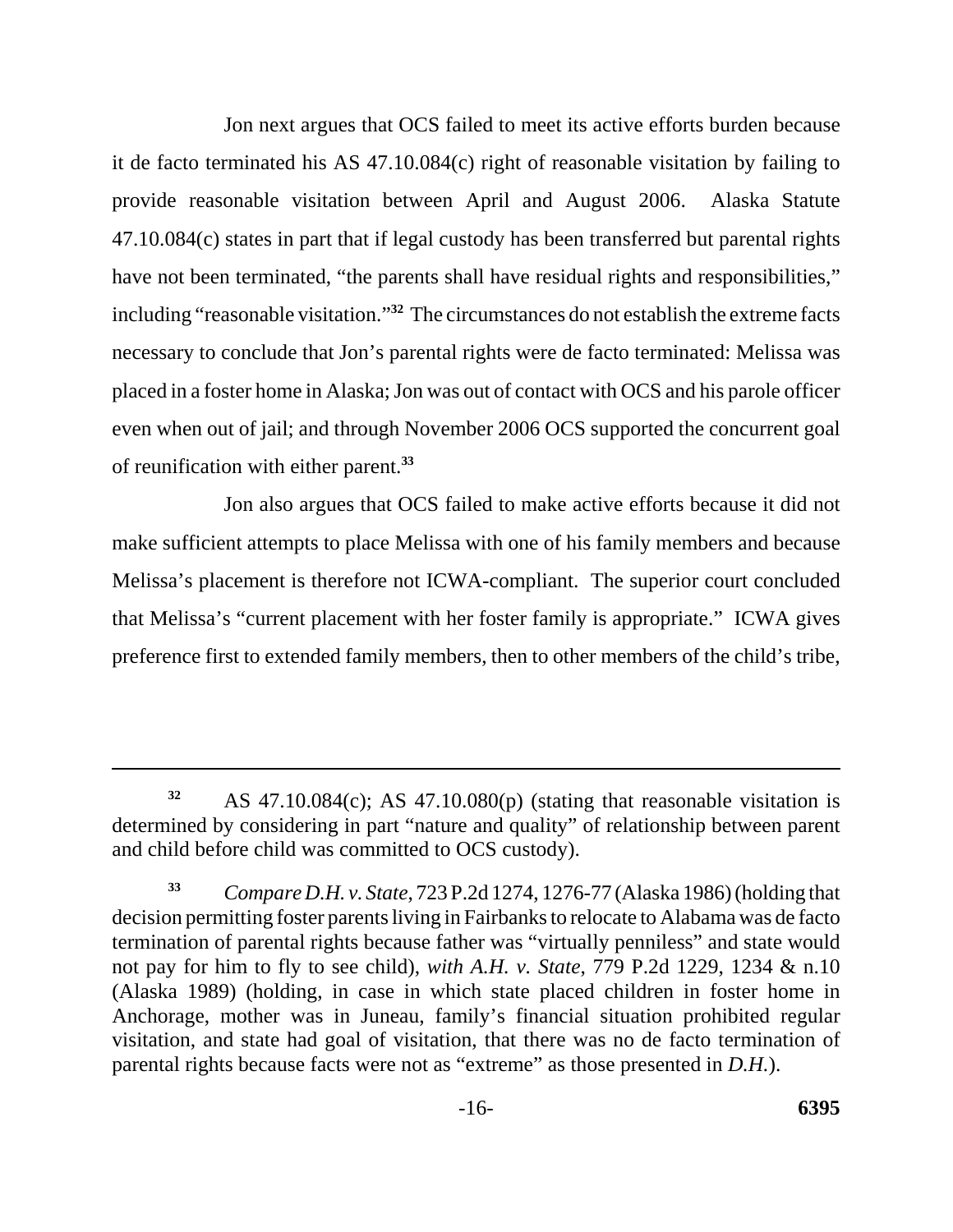and finally to other Indian families.**<sup>34</sup>**

OCS made numerous efforts to place Melissa with Jon and Mae's family members, but those placements proved inadequate.<sup>35</sup> Both OCS caseworkers testified that on multiple occasions Melissa's tribe informed OCS it did not have any placement possibilities for Melissa. Melissa's current foster family is an Indian family, belonging to the Kenaitze Indian Tribe. This satisfies both ICWA and state law.**<sup>36</sup>** The superior court therefore did not err in concluding that the state made active efforts to ensure that Melissa's placement was ICWA-compliant.

The temporary decline in the state's efforts after Jon was reincarcerated in April 2006 is troubling. Although we conclude that the superior court permissibly held that the state met its statutory burden, we emphasize that to ensure an outcome in the child's best interests while simultaneously promoting reunification and reducing delays in achieving permanency, the state must zealously fulfill its active efforts duty. But we

**<sup>36</sup>***See* 25 U.S.C. § 1915(a); AS 47.14.100(e)(3).

**<sup>34</sup>**25 U.S.C. § 1915(a) (2006); *cf.* AS 47.14.100(e)(3) (preferring placement with family members, then family friends, then licensed foster homes that are not family members).

<sup>&</sup>lt;sup>35</sup> The dissenting opinion correctly notes that the guardian ad litem recommended preparing an ICPC packet for Jon's parents in March 2006, and that OCS does not appear to have prepared an ICPC packet for any member of Jon's family until it did so for Jon's brother and sister-in-law, Robert and Betty, in September 2007. Despite that single failing, OCS made sufficient active efforts to place Melissa with Jon's family, including getting information from Jon about his family in March 2006; asking Jon for his parents' contact information in July 2006; getting contact information for Jon's family from Mae in September 2006; contacting Jon's parents and one of his sisters in October and November 2006; creating a case plan in September 2007 that included exploring Jon's family for possible placement options; and contacting Robert and Betty and preparing an ICPC packet for them in September 2007.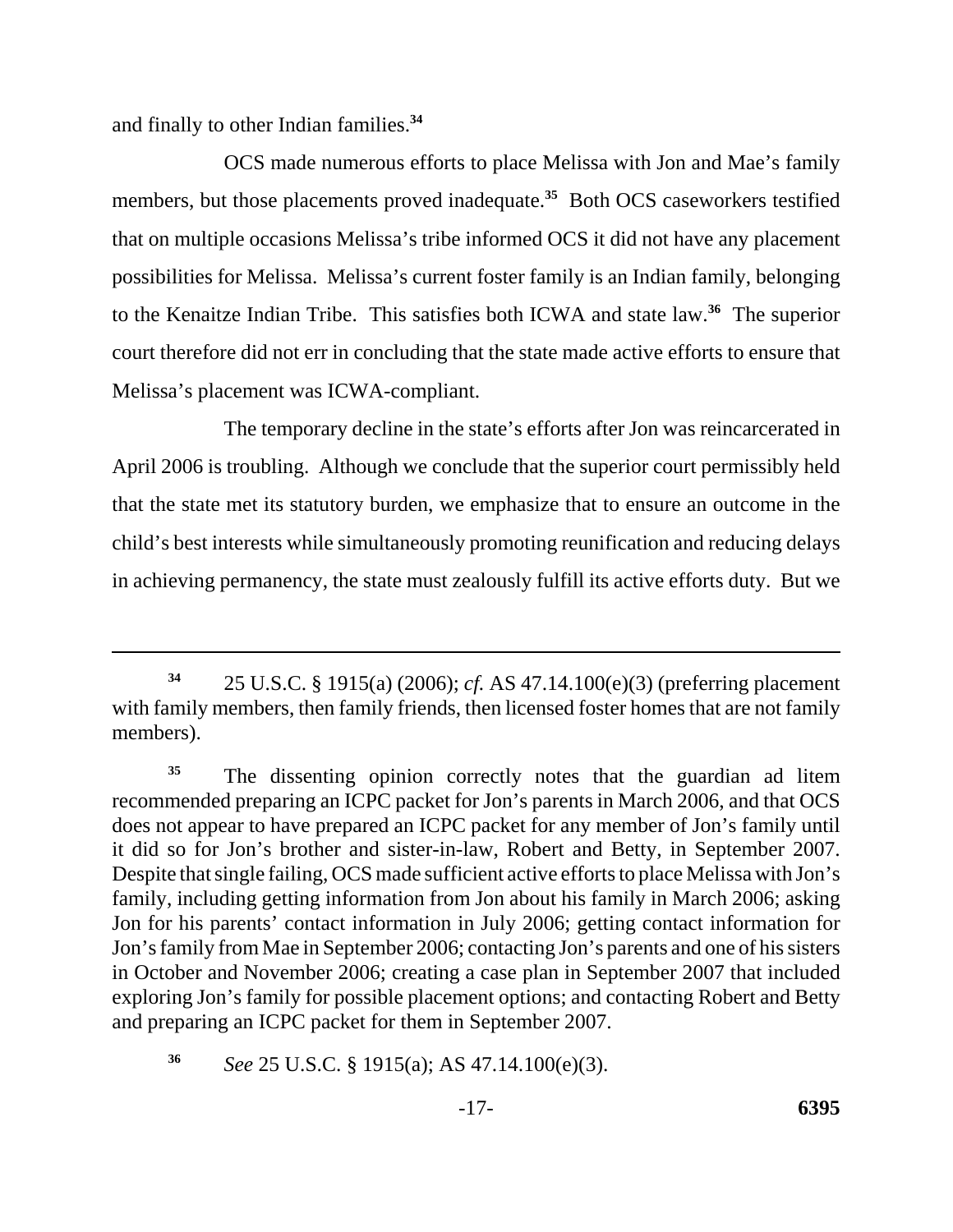measure active efforts over the entirety of the case.<sup>37</sup> Despite the deficiencies ably cataloged in the dissenting opinion, we are not convinced that the superior court clearly erred in finding that the state made active efforts, or that it committed legal error in concluding there was clear and convincing evidence of active efforts.**<sup>38</sup>**

<sup>38</sup>The superior court based its active efforts finding on the following factual findings, all of which are supported by the record:

> OCS developed a case plan that included a referral for a substance abuse assessment and following all recommendations, providing stable and suitable housing, obtaining parenting education support, providing for [Melissa's] basic needs, and establishing [Jon's] paternity in order to qualify [Jon] for certain services/programs. OCS also advocated for [Jon] on four separate occasions to receive special funding from the Department to help him with purchases to meet [Melissa's] basic needs; drafted a letter to assist [Jon] in qualifying for public assistance and housing assistance; coordinated to set up multiple visits between the mother and [Jon] and [Melissa]; update the case plans for both parents as the case progressed; worked with [Jon] to help him relocate to Anchorage in order to more easily find a job and appropriate housing; provided day care assistance to allow [Jon] to apply for jobs and housing during the day. OCS case worker Robyn Noel made numerous attempts to locate and contact [Jon] by calling the Anchorage jail, [Jon's] attorney, [Jon's] Kenai probation officer, and [Jon's] Anchorage probation officer, as well as leaving and posting messages at Bean's Café and the Brother Francis Shelter. OCS also personally met with [Mae] in Atquasuk and

(continued...)

**<sup>37</sup>***See, e.g.*, *Roland L. v. State, Office of Children's Servs.*, 206 P.3d 453, 456 57 (Alaska 2009) (holding that OCS's failure to make active efforts for first three months of case, during which time father was incarcerated, did not determine termination outcome); *Maisy W. v. State, Dep't of Health & Soc. Servs., Office of Children's Servs.*, 175 P.3d 1263, 1268-69 (Alaska 2008).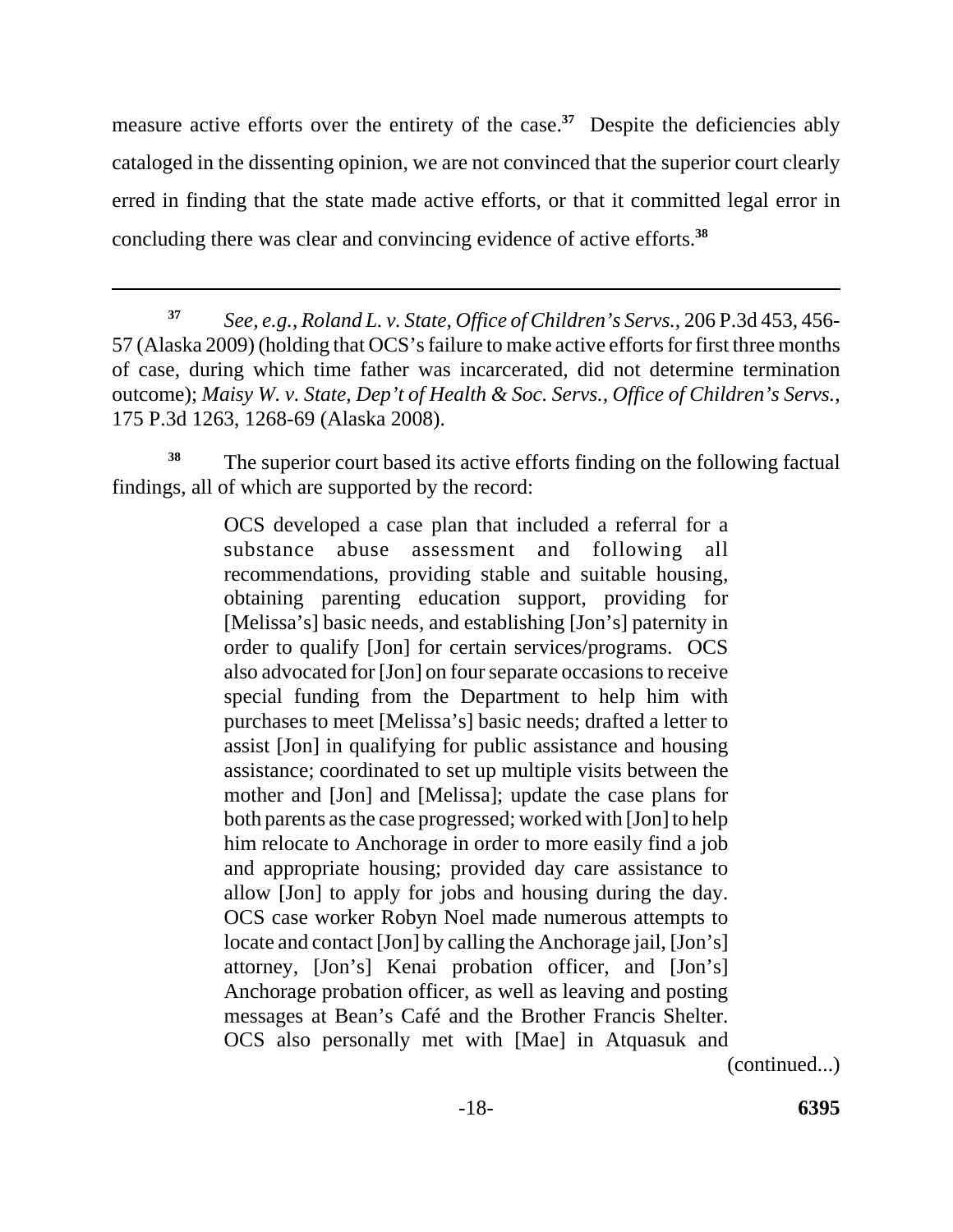# **E. Whether the Superior Court Erred in Finding that Returning Melissa to Jon Would Likely Result in Serious Emotional Harm**

ICWA and CINA Rule 18 require the trial court to find beyond a reasonable doubt that the parent's custody would likely result in serious emotional or physical damage to the child.**<sup>39</sup>** Although the court must focus on risk of future harm rather than past injury, past failures may predict future conduct.**<sup>40</sup>** Proof of the likelihood of future harm "must include qualified expert testimony based upon the particular facts and issues of the case," but the trial court may aggregate this with other evidence as a basis for its finding.**<sup>41</sup>**

# **<sup>38</sup>**(...continued)

**<sup>39</sup>** 25 U.S.C. § 1912(f) (2006); CINA Rule 18(c)(4).

**<sup>40</sup>***J.J. v. State, Dep't of Health & Soc. Servs., Div. of Family & Youth Servs.*, 38 P.3d 7, 11 (Alaska 2001); *L.G. v. State, Dep't of Health & Soc. Servs.*, 14 P.3d 946, 950 (Alaska 2000) (quoting *E.M. v. State, Dep't of Health & Soc. Servs.*, 959 P.2d 766, 771 (Alaska 1998)).

obtained the names of paternal relatives for possible permanent placement and then followed up with the identified paternal family members to discuss placement of [Melissa]. OCS investigated individuals identified by [Mae] as possible placement/adoption alternatives, including following up with several of [Jon's] family members. OCS further submitted an ICPC request for [Robert and Betty S.] for possible placement and adoption. This placement fell through when [Robert and Betty] moved and were no longer available for consideration. OCS also arranged a visit between [Melissa] and [Jon] on September 24, 2007, and referred [Melissa] for psychological evaluation with Dr. Turner to assess the quality of her relationship with her current foster family and any impact on her to remove her from that family.

 *E.A. v. State, Div. of Family & Youth Servs.*, 46 P.3d 986, 991 (Alaska (continued...) **41**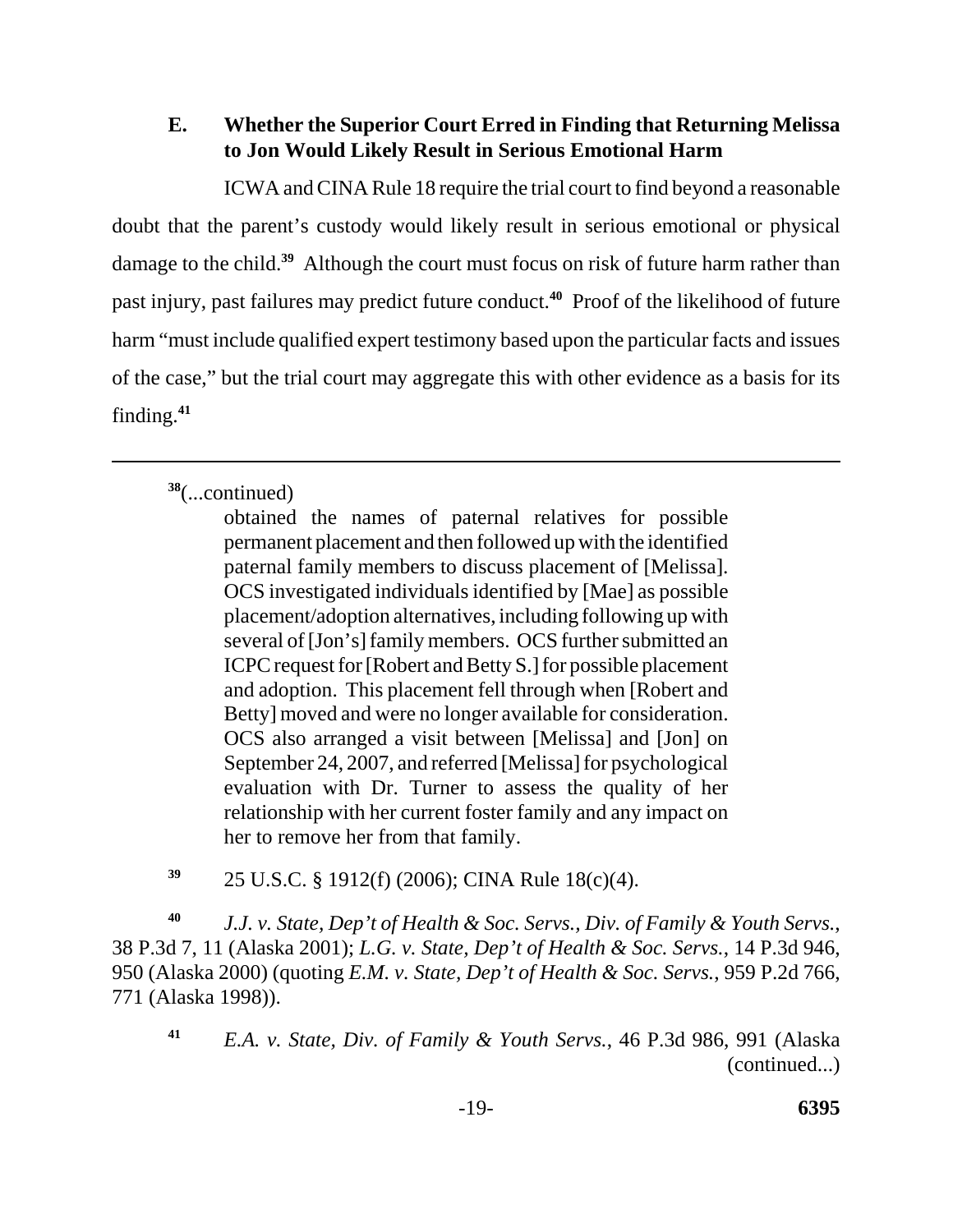The court found beyond a reasonable doubt that returning Melissa to Jon would likely cause her harm; it based its conclusion on Dr. Turner's testimony and Jon's past behavior. Jon argues that Dr. Turner's expert testimony was not sufficient to support the court's finding because the testimony was not grounded in knowledge of the specific facts of the case.**<sup>42</sup>** The state responds that Dr. Turner's testimony, combined with evidence of Melissa's regression after visiting Jon in September 2007, supported the court's finding.

Dr. Turner's testimony was sufficiently grounded in important facts about Melissa's behavior and needs, and about Jon's suitability to parent; his testimony was not "fatally weakened" by "over-reliance on documents" or his failure to interview Jon.**<sup>43</sup>** Although Dr. Turner did not read the entire OCS case file, he read court records from 2005 to 2007, information from the guardian ad litem and OCS, the 2005 emergency petition for adjudication of child in need of aid, the 2006 pre-disposition report, an affidavit from the OCS caseworker, and early childhood inventories completed by Melissa's foster parents. He also spoke with Jon's social worker and Melissa's guardian ad litem and foster mother, and met with Melissa on four occasions. His testimony

**<sup>41</sup>**(...continued) 2002); *L.G.*, 14 P.3d at 950.

**<sup>42</sup>***See C.J. v. State, Dep't of Health & Soc. Servs.*, 18 P.3d 1214, 1218 (Alaska 2001); *J.J.*, 38 P.3d at 9-10.

**<sup>43</sup>***Marcia V. v. State, Office of Children's Servs.*, 201 P.3d 496, 507 (Alaska 2009) (holding that this was not case in which "over-reliance on documents fatally weakened the expert's testimony" because although expert had not interviewed mother, daughter, or other service providers, expert had reviewed numerous documents and expert's testimony covered important facts in case); *E.A.*, 46 P.3d at 991-92 (holding testimony sufficient because, although experts had not interviewed parent, they had "substantial contact" with child, testified to specifics of child's needs and behavior, and testified to relationship between child's behavior and mother).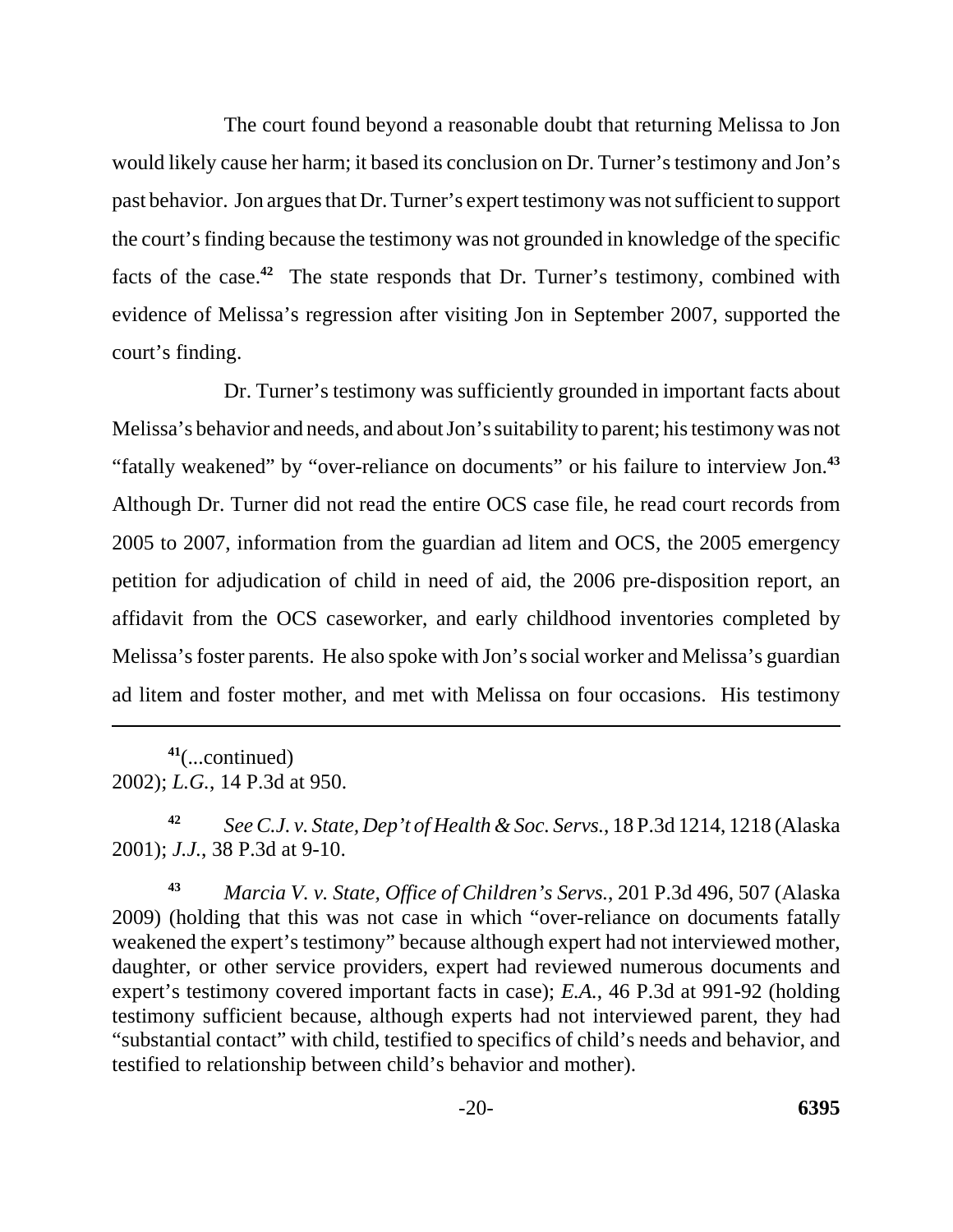addressed many of the case's specifics and responded to hypotheticals based on information relating to the case.

The record contains substantial evidence of Jon's past pattern of making choices that led to incarceration or that caused him to disappear from Melissa's life, demonstrating his instability and inability to parent.**<sup>44</sup>** The record also contains substantial evidence of Melissa's history of physical and emotional problems and attachment disorder, how those problems are connected to Jon's absences from her life, and the risk that disrupting Melissa's current placement would cause her serious emotional and physical harm. The superior court therefore did not err in concluding that returning Melissa to Jon would likely result in serious emotional harm.

### **IV. CONCLUSION**

The superior court's order terminating parental rights is therefore AFFIRMED.

*See E.A.*, 46 P.3d at 992 (relying in part on substantial evidence of mother's "instability and parental incapacity outside of the experts' testimony"). **44**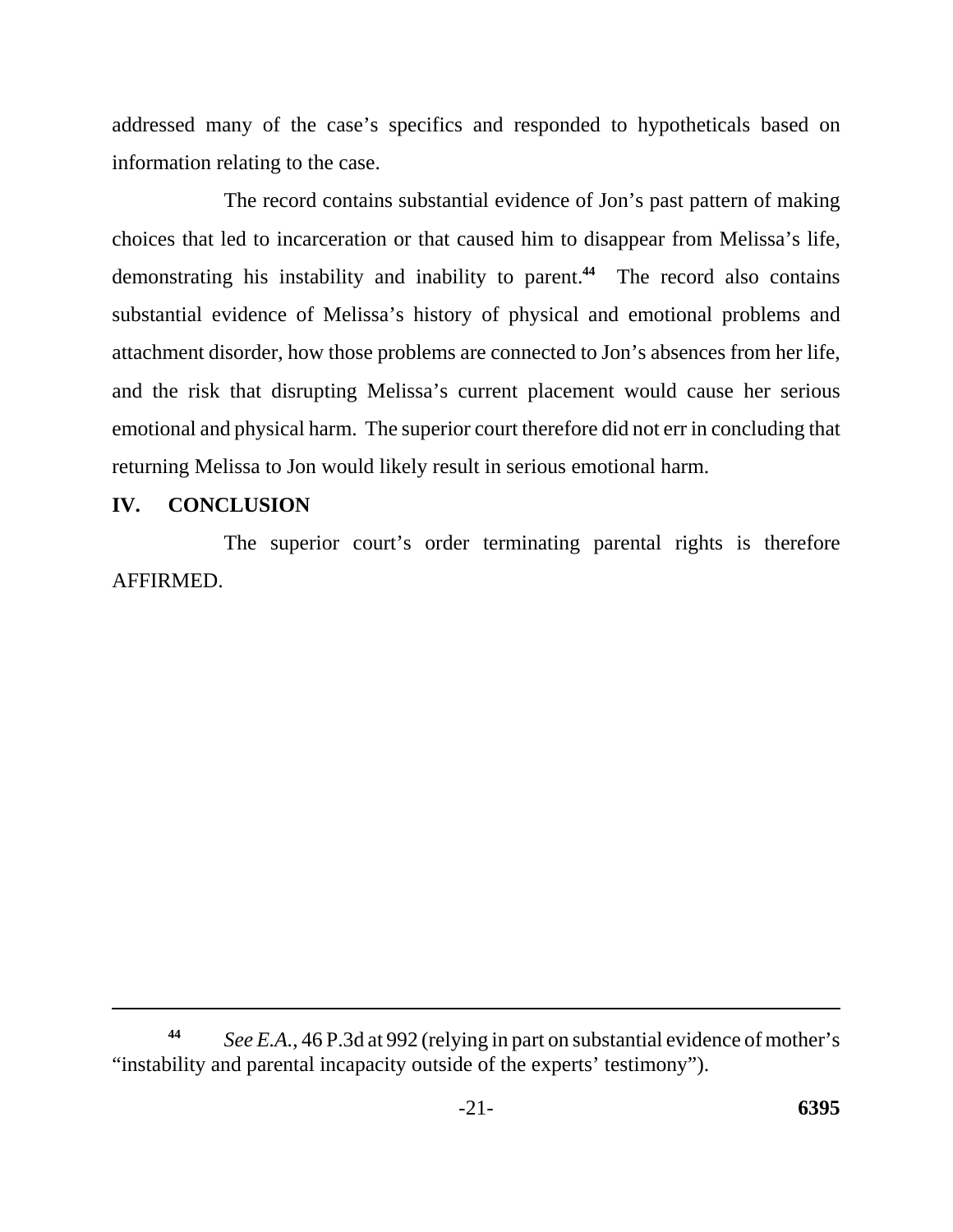CHRISTEN, Justice, dissenting in part.

I agree with the court in all but one respect. In my view, OCS failed to make active efforts in this case.

Congress identified two policy goals in enacting ICWA: "to protect the best interests of Indian children and to promote the stability and security of Indian tribes and families."<sup>1</sup> Our legislature and this court have recognized that permanency is in children's best interests.**<sup>2</sup>** But our case law allows "active efforts" to be measured over the entirety of a case, without regard to how long it takes to achieve permanency.**<sup>3</sup>** Our legislature has expressly recognized that delays in these cases can further victimize children and that multiple or prolonged placements can cause emotional harm.**<sup>4</sup>** Measuring OCS's active efforts over the entirety of a case, without regard for the impact

**<sup>2</sup>***Martin N. v. State, Dep't of Health & Soc. Servs., Div. of Family & Youth Servs.*, 79 P.3d 50, 55-56 (Alaska 2003) (identifying risk of harm resulting from disruptions in a young child's "critical attachment process" and emphasizing need to achieve permanency "expeditiously" to avoid this risk (quoting AS 47.05.065(5))); *see also Debbie G. v. State, Dep't of Health & Soc. Servs., Office of Children's Servs.*, 132 P.3d 1168, 1170-71 (Alaska 2006) (stressing the need to achieve a permanent placement to avoid multiple temporary placements).

**<sup>3</sup>***See Roland L. v. State, Office of Children's Servs.*, 206 P.3d 453, 456-58 (Alaska 2009); *Maisy W. v. State, Dep't of Health & Soc. Servs., Office of Children's Servs.*, 175 P.3d 1263, 1268-69 (Alaska 2008); *E.A. v. State, Div. of Family & Youth Servs.*, 46 P.3d 986, 990 (Alaska 2002); *N.A. v. State, DFYS*, 19 P.3d 597, 599, 603 (Alaska 2001).

**<sup>4</sup>**AS 47.05.065(5).

 (Alaska 1982) (citing H.R. REP. NO. 95-1386, at 8 (1978) (stating the same), *as reprinted*  **<sup>1</sup>**25 U.S.C. § 1902 (2006); *see also A.B.M. v. M.H.*, 651 P.2d 1170, 1172 *in* 1978 U.S.C.C.A.N. 7530, 7530). ICWA's requirements apply to non-Indian biological parents of Indian children. *See In re Adoption of T.N.F.*, 781 P.2d 973, 978 (Alaska 1989).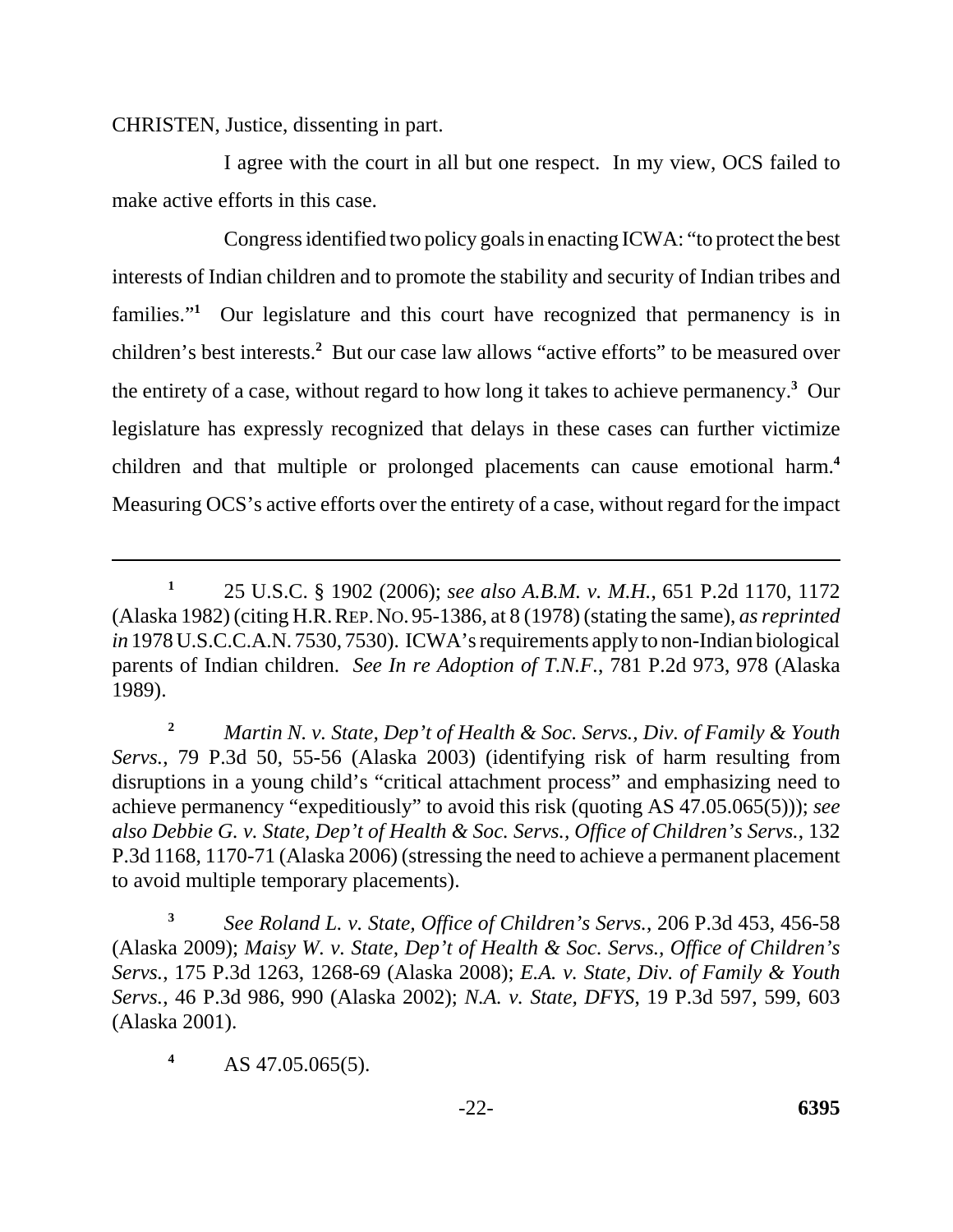of delays attributable to OCS, threatens to lower the "active efforts" standard and permits unnecessary — and harmful — delays in achieving permanency. In this case, the record shows that OCS's actions significantly lengthened the time it took to achieve permanency for Melissa, that these actions were inadequately explained, and that the resulting delays harmed Melissa and reduced her chances of reunifying with Jon or his extended family. I therefore respectfully dissent from the court's active efforts analysis.

### **I. VIEWING THE ENTIRETY OF THE STATE'S EFFORTS WITHOUT REGARD FOR THE IMPACT OF DELAYS ATTRIBUTABLE TO OCS IMPERMISSIBLY LOWERS THE ACTIVE EFFORTS STANDARD.**

Congress did not require that reviewing courts consider the entirety of the state's involvement in a case to determine whether active efforts have been made; our court adopted this approach by looking to case law from other jurisdictions.**<sup>5</sup>** Initially, our court applied this approach under relatively narrow circumstances, where three identified conditions existed: (1) efforts had been made to address a substance abuse problem, (2) the parent had shown no willingness to change, and (3) parental rights had been terminated as to another child.**<sup>6</sup>** This court began applying this approach when the

**<sup>5</sup>***See* 25 U.S.C. § 1912(d) (2006); *N.A.*, 19 P.3d at 603-04 (establishing approach of looking to entirety of case and citing *Letitia V. v. Super. Ct.*, 97 Cal. Rptr. 2d 303, 308-09 (Cal. App. 2000); *In re A.R.P.*, 519 N.W.2d 56, 60 (S.D. 1994)).

**<sup>6</sup>***See N.A.*, 19 P.3d at 603-04 ("Other courts have expressly held that where efforts have been made to address a substance abuse problem, the parent has shown no desire to change, and parental rights were terminated with respect to one child, ICWA allows the superior court to consider all of the efforts made by the state to avoid the breakup of the family in assessing whether those efforts were reasonable." (citing *Letitia V.*, 97 Cal. Rptr. 2d at 308-09; *In re A.R.P.*, 519 N.W.2d at 60)); *see also E.A.*, 46 P.3d at 991 (same) (citing *N.A.*, 19 P.3d at 603-04).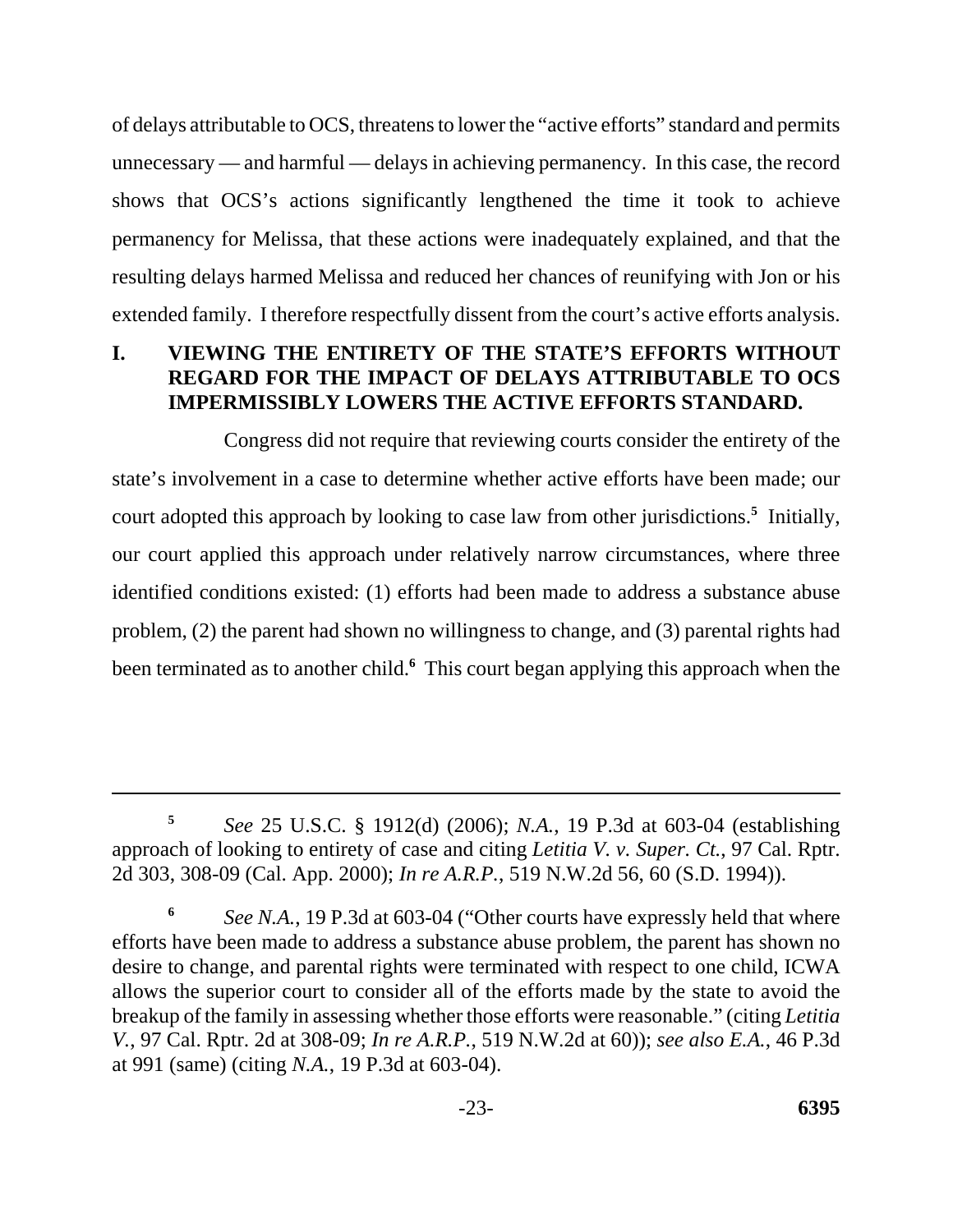burden of proof was preponderance of the evidence,**<sup>7</sup>** but it has continued to apply it in recent cases, without discussion, even though the law now provides that active efforts must be demonstrated by clear and convincing evidence to terminate parental rights.**<sup>8</sup>** And the application of this rule has expanded. In two recent cases our court looked to the entirety of the state's efforts to conclude the active efforts burden was met without considering whether the three conditions existed, focusing instead on the lengths of the time periods of active and passive efforts and on the degree to which the parent showed willingness or ability to change.**<sup>9</sup>**

Although our case law has evolved to take a more expansive view of the active efforts requirement, our legislature was unequivocal in identifying how delays in resolving child-in-need-of-aid cases can harm children. The legislative findings, set forth in AS 47.05.065, provide, in relevant part:

The legislature finds that

. . . . (5) numerous studies establish that

> (A) children undergo a critical attachment process before the time they reach six years of age;

> (B) a child who has not attached with an adult caregiver during this critical stage will suffer significant emotional damage that frequently leads to chronic psychological problems and antisocial

**<sup>7</sup>***See E.A.*, 46 P.3d at 989-90; *N.A.*, 19 P.3d at 602.

**<sup>8</sup>***See* CINA Rule 18(c)(2)(B) & note; ch. 20, § 1-2, 8, SLA 2006 (heightening burden of proof); *Roland L.*, 206 P.3d at 456 (applying clear and convincing burden of proof and relying on *Maisy W.*, 175 P.3d at 1268-69, and *E.A.*, 46 P.3d at 990, to look to entirety of OCS's involvement); *Maisy W.*, 175 P.3d at 1268-69 (applying clear and convincing burden of proof and relying on *E.A.*, 46 P.3d at 990, and *N.A.*, 19 P.3d at 599, 603, to look to entirety of OCS's involvement).

*See, e.g.*, *Roland L.*, 206 P.3d at 456-57; *Maisy W.*, 175 P.3d at 1269. **9**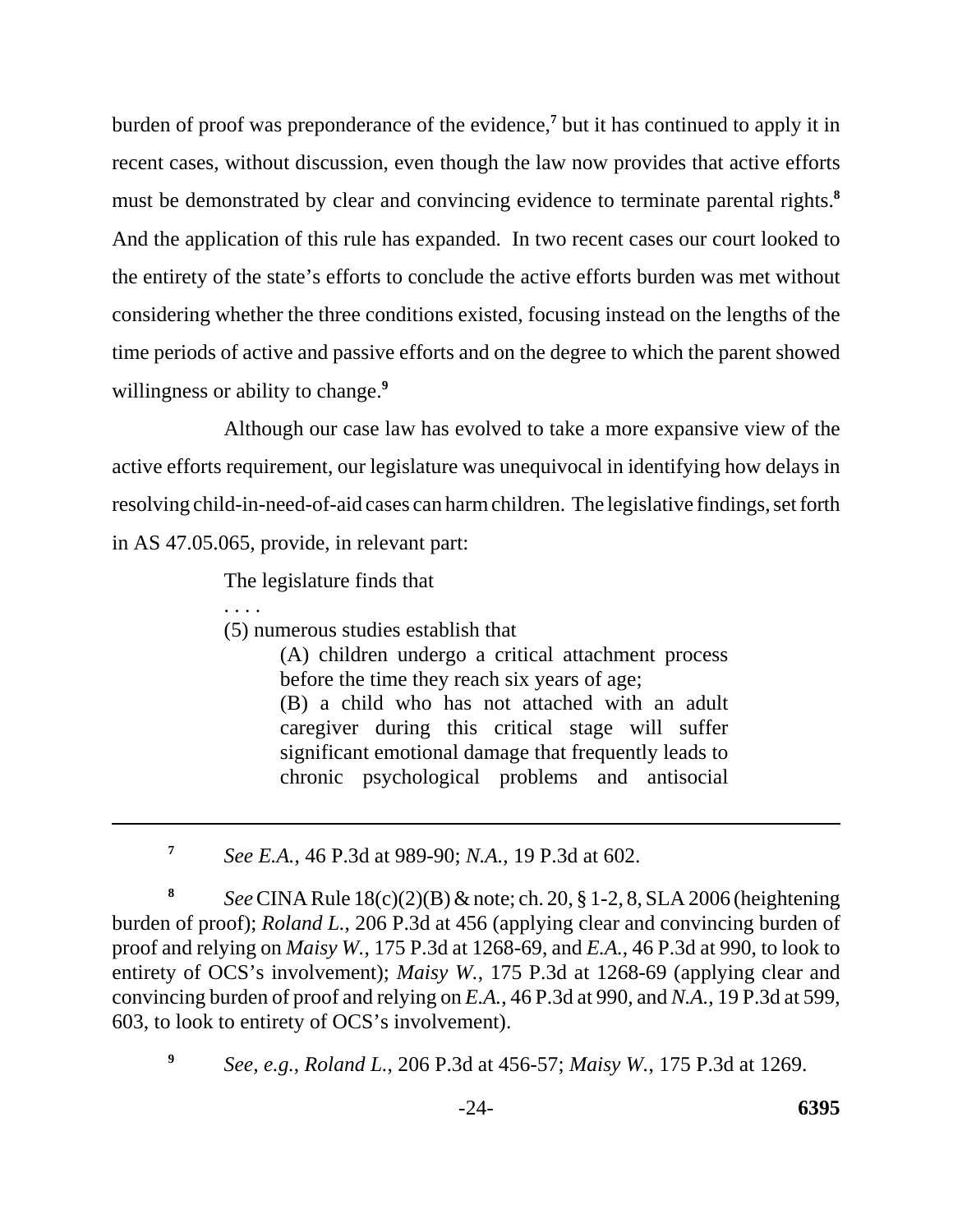behavior when the child reaches adolescence and adulthood; and (C) it is important to provide for an expedited placement procedure to ensure that all children, especially those under the age of six years, who have been removed from their homes are placed in permanent homes expeditiously.

I question the trajectory of our case law and believe the sequential approval of orders terminating parental rights in cases where significant delays attributable to OCS go unexplained may inadvertently undercut ICWA's important legislative goals and effectively lower the active efforts standard.

# **II. AVOIDABLE, INADEQUATELY EXPLAINED, AND HARMFUL DELAYS ATTRIBUTABLE TO OCS ARE NOT CONSISTENT WITH ACTIVE EFFORTS.**

OCS faces the difficult job of balancing efforts to reunify families with efforts to protect children's best interests.**<sup>10</sup>** There are no readily available "cures" for many of the problems that prompt OCS to assume emergency custody of children, such as long-term addictions. For this reason, some delays in resolving child-in-need-of-aid cases are inevitable. But unnecessary delays attributable to OCS that substantially reduce the chances for successful reunification or lengthen the time it takes to achieve permanency are not consistent with "active efforts."

The court's opinion lists steps taken by OCS in this case, but in my judgment whether "active efforts" were made should be a qualitative, not quantitative, question. Meeting the "active efforts" burden should require that OCS's efforts increase the likelihood that families will be reunified, or at least reduce the amount of time it takes to determine whether reunification will be possible. Where reunification is possible, a

*See* 25 U.S.C. § 1902 (2006) ("The Congress hereby declares that it is the policy of this [n]ation to protect the best interests of Indian children . . . ."). **10**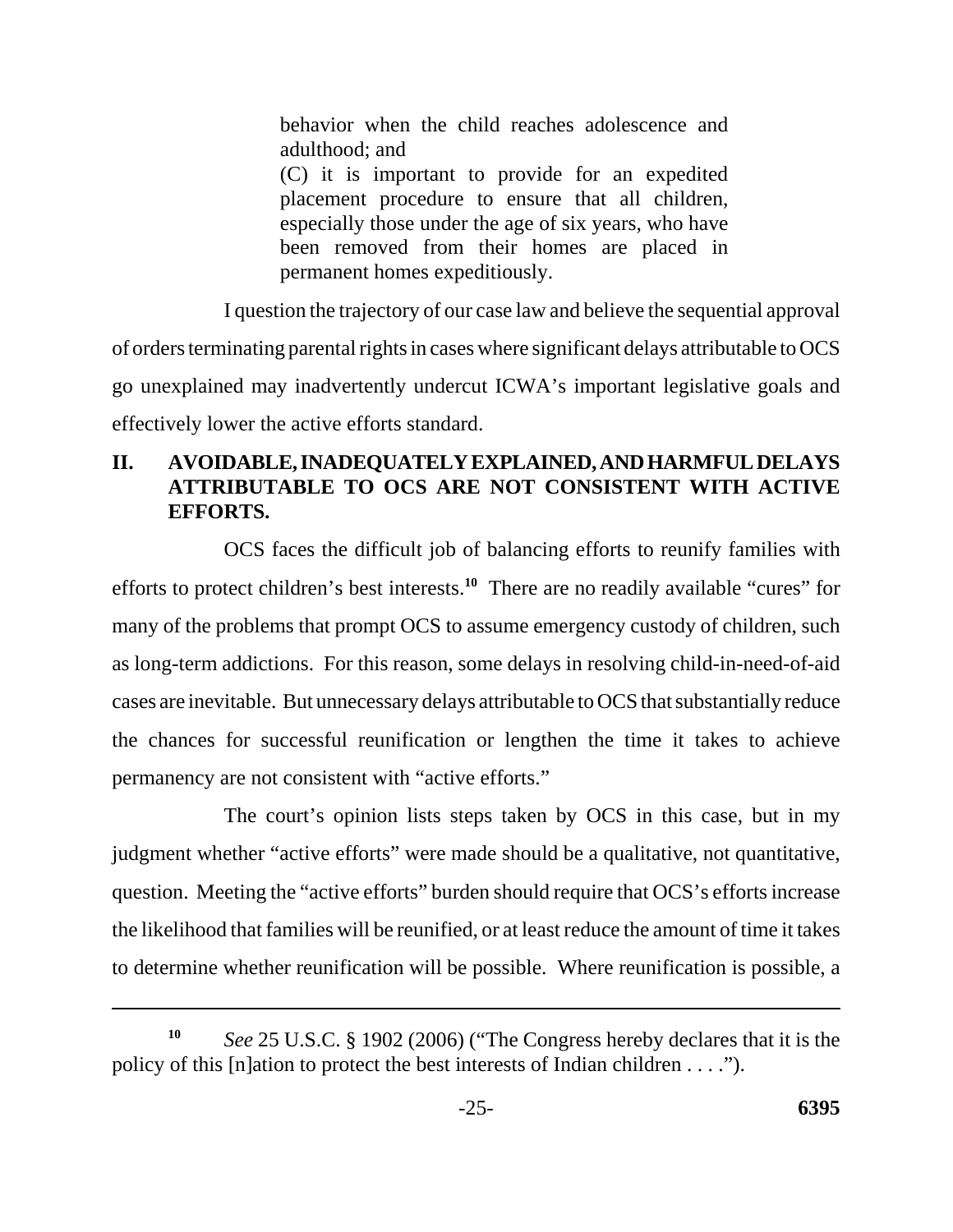child's best interests are served by helping to reunify the family without the risk of harm from extended or multiple out-of-home placements. Where reunification is not possible, the child's best interests are served by initiating termination proceedings without avoidable delay.

The facts of Melissa's case lead me to conclude that OCS did not meet its active efforts burden because of three critical failures: (1) OCS failed to obtain paternity test results in the early stages of the case; (2) OCS did not train its caseworker on how to locate and communicate with Jon while he was in state prison; and (3) OCS failed to train its caseworker on how to interpret and apply ICWA's placement preferences, resulting in the caseworker waiting to pursue placement with paternal relatives until several months after the mother asked to relinquish her parental rights. In my judgment, these delays were attributable to OCS, avoidable, inadequately explained, and harmful to Melissa and her chances for reunification.

# **A. The Failure To Obtain Paternity Test Results in a Timely Manner in the Early Stages of the Case Was Attributable to OCS, Inadequately Explained, and Harmful.**

One factor the court cites in support of its conclusion that OCS made active efforts is that the caseworker arranged for paternity testing.**<sup>11</sup>** But the testing did not help Melissa achieve permanency; testing results were needed. Jon needed the test results to qualify for the financial assistance that could have better positioned him to find housing and employment earlier in the case. This assistance could have permitted OCS to determine, at an earlier point, whether he was likely to be able to successfully parent Melissa.

Slip Op. at 13. **11**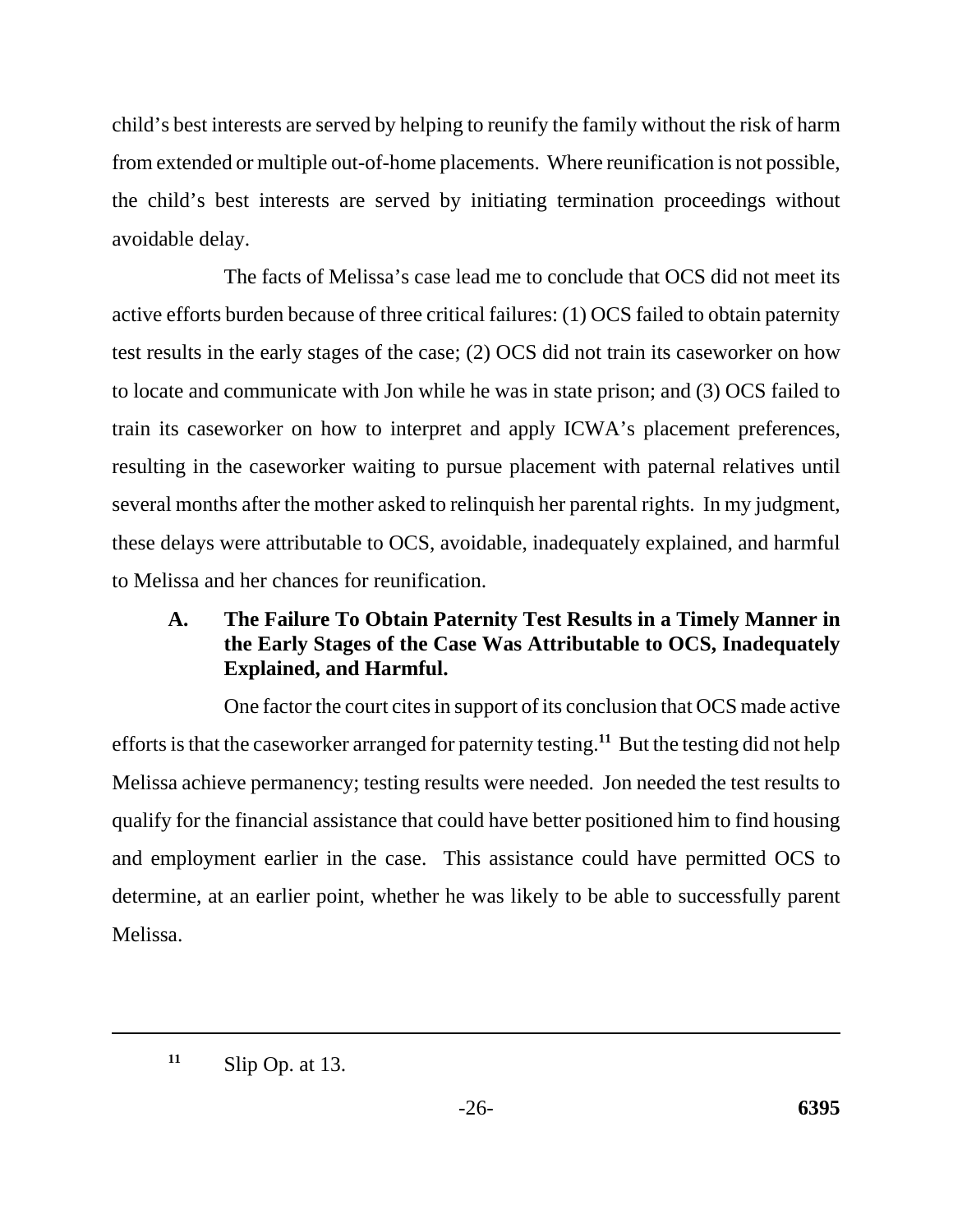Jon submitted to a paternity test by fall 2005,**<sup>12</sup>** but OCS did not receive the results until sometime between December 2005 and March 2006. The results were not obtained earlier because the OCS caseworker did not know how to obtain them. The caseworker testified she "called the Bureau of Vital Statistics five or six times and left a message," and that it was not until she called OCS Anchorage in December 2005 or January 2006 that she learned that LabCorp does the testing. She then called LabCorp and received the results "within two weeks." Arranging for paternity testing, without knowing how to get paternity test results, is inconsistent with "active efforts."

Although OCS asked that Jon and Melissa receive priority consideration for financial assistance in light of the delayed paternity results, this assistance was denied. By March 2006, Jon still had not been approved for financial assistance. OCS's failure to obtain the test results promptly contributed to delays in achieving permanency for Melissa and in reducing the likelihood of successful reunification; this failure was attributable to OCS, not adequately explained, and harmful to Melissa.

# **B. OCS's Failure To Train Its Caseworker on How To Locate and Communicate with Jon While He Was in State Prison Was Unexplained and Harmful.**

The second OCS social worker assigned to this case did not know how to locate and contact a parent in state custody. She testified she contacted Jon in state prison just once between April and August 2006, that this contact did not occur until July 2006, and that she did not contact Jon earlier because she did not know how to find or communicate with someone in state custody. In fact, she testified that she did not receive any guidance on how to communicate with state inmates, that this case was "a communication nightmare," and that she had not heard of the VINE-line for locating

The record does not indicate the exact date when Jon took the paternity test, but the record suggests he took the test before late October. **12**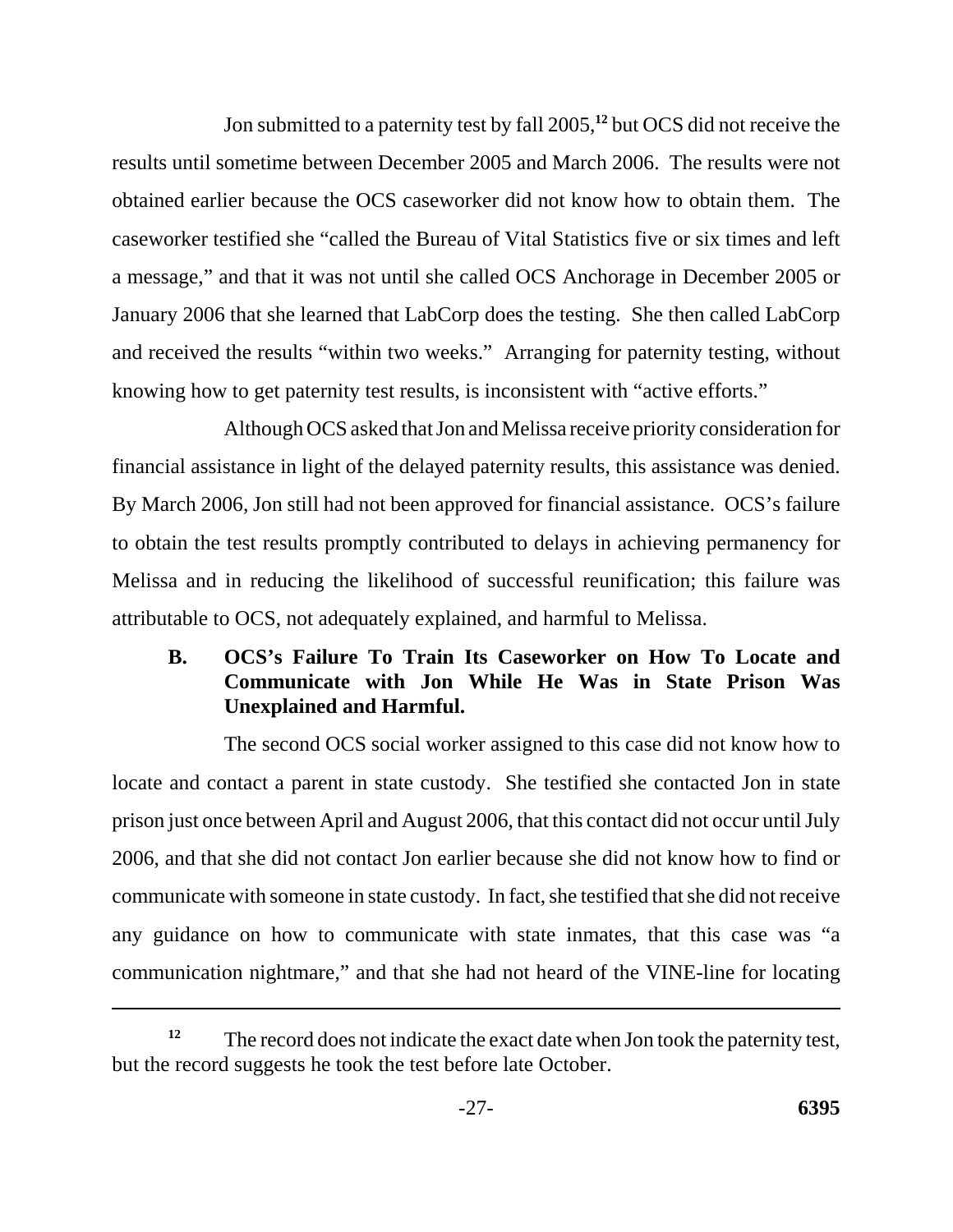inmates or the Evercom phone system for calling and receiving calls from inmates. The caseworker also testified that when she took over the Seward OCS office, which had been "handled by transient social workers coming in and out of the office" and "hadn't been manned" for seven months, she received just "two weeks of training."

OCS undoubtedly faces geographic and budgetary challenges, but if it is to meet its active efforts burden, it must ensure that caseworkers receive adequate training, supervision, and access to resources. The near lack of communication with Jon while he was in prison for four months in 2006 inhibited his ability to make progress on his case plan and delayed OCS's ability to determine whether he was a likely candidate for reunification.**<sup>13</sup>**

The record shows that Melissa's lack of contact with Jon during this fourmonth incarceration was damaging. Jon's caseworker testified that Melissa was "happy" and "well attended to" before the March 2006 pre-disposition hearing, and in its predisposition report OCS described Jon and Melissa as having "healthy bonds of trust and affection." Melissa was only eighteen months old when Jon was incarcerated in 2006. OCS knew that she was well-bonded to Jon and that she could not be placed with Mae while Jon was in jail. Yet OCS did not arrange any visits between Melissa and Jon during this four-month period of incarceration. By August 2006, when Melissa had been out of contact with Jon for four months and when OCS placed her in her current foster home, she was exhibiting severe attachment disorder symptoms, including suffering serious constipation that required medication, engaging in self-injurious behavior (biting her cheeks and cutting her gums), hiding food in her cheeks, holding her breath,

The court's opinion correctly notes that the trial court did not find Jon's claims that he tried to contact OCS while he was in prison credible. Slip Op. at 8-9 n.16. But OCS had an obligation to contact Jon; this is an ICWA case and OCS is obliged to use active, not passive, efforts. **13**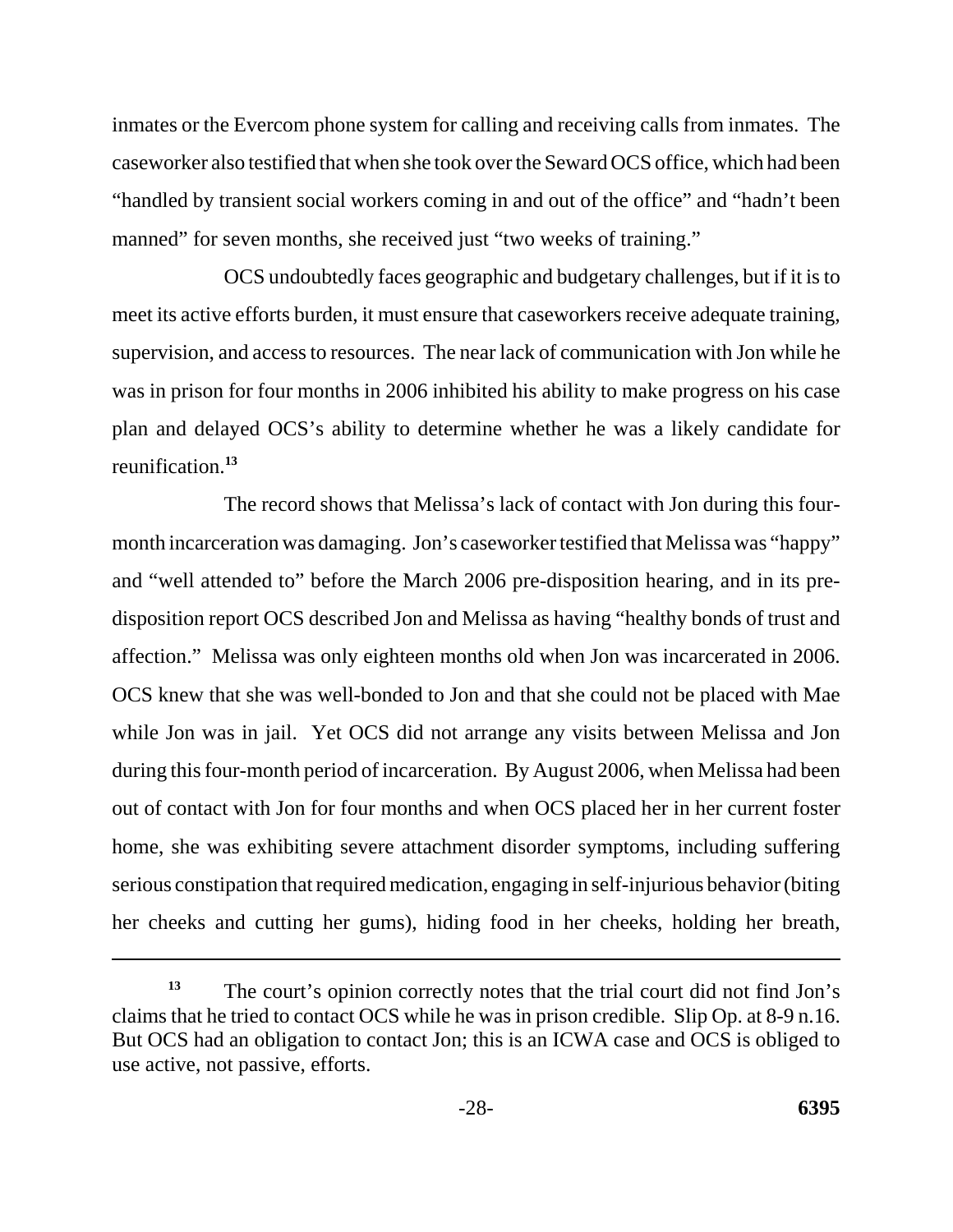exhibiting social withdrawal and hypersensitivity to touch, whispering, having anxiety and trouble sleeping, using little emotional expression or reaction, and showing expressive language delays. OCS's inaction while Jon was incarcerated in 2006 was neither consistent with "active efforts" nor with ICWA's policy goal of protecting the Indian child's best interests.**<sup>14</sup>**

# **C. The Failure To Follow Statutory Placement Preferences and the Delay in Exploring Placement With Paternal Relatives Were Attributable to OCS, Inadequately Explained, and Harmful.**

The record and testimony contain substantial evidence showing that OCS failed to train its social worker on placement preferences and that this failure caused an impermissible delay in pursuing a family placement per ICWA's placement preferences.**<sup>15</sup>** The record reveals that OCS considered Mae, Mae's mother's family, and a non-relative Alaska Native family as preferential placements over Jon or his non-Native family.**<sup>16</sup>**

For nearly two years, from June 2005 (when OCS took Melissa into emergency custody) until April 2007 (after Mae asked to relinquish her parental rights), OCS identified reunification with Mae as the permanent goal. Reunification with Mae remained the goal though Mae was in and out of treatment and jail and was out of contact with OCS for extended periods of time. Indeed, in July 2006 OCS expressed concern

**<sup>14</sup>** 25 U.S.C. § 1902 (2006).

**<sup>15</sup>***See* 25 U.S.C. § 1915(a) (2006) (preferring extended family over non-family Native homes); *id.* § 1903(2) (defining extended family); *In re Adoption of Sara J.*, 123 P.3d 1017, 1021 n.14 (Alaska 2005) ("[I]f one parent is Native and the other is not, the Indian child's extended family may include non-Native members who might argue for preferred placement status under ICWA.").

<sup>&</sup>lt;sup>16</sup> Jon is African-American.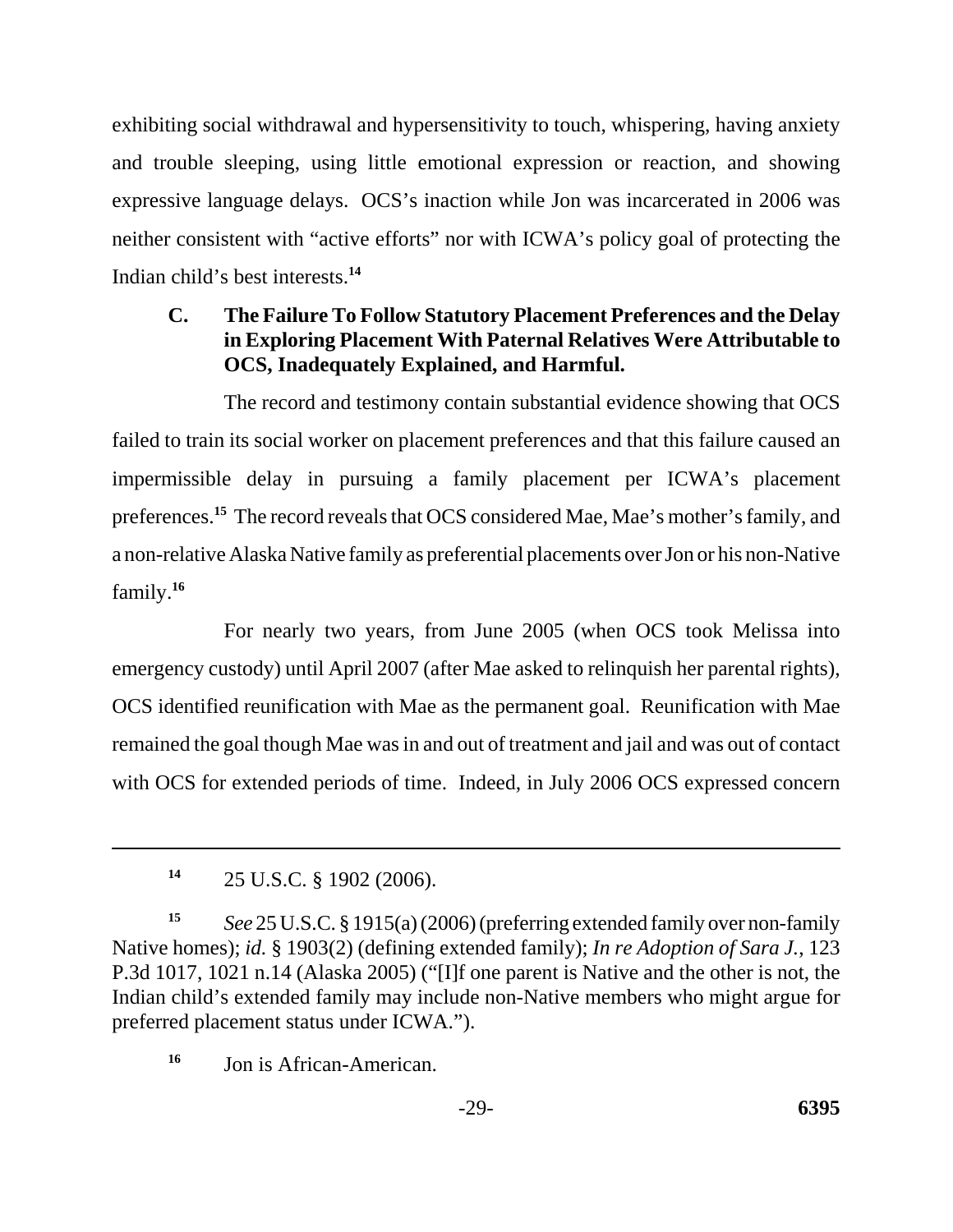about pursuing placement with Jon's relatives in Washington because that would "make reunification more difficult[] when the mother resurfaces," though by this time Mae had been out of contact with OCS for around four months. Placement with Mae remained the goal even after she expressly refused to work on her case plan in fall 2006. This persistent focus on Mae is especially concerning because it caused OCS to delay researching a family placement with one of Jon's relatives, though OCS knew Mae had an ongoing and long-term addiction, had not successfully worked her case plans with her previous children, and was not likely to succeed with Melissa.

OCS did not fill out an ICPC packet for placement with Jon's family until September 2007. This was a year and a half after Jon gave OCS information about his family, and a year and a half after the guardian ad litem recommended an ICPC packet be prepared for Jon's parents in Washington. It was also a year after Mae asked OCS to contact Jon's family for placement, seven months after Mae asked to relinquish her parental rights, and three months after her parental rights were terminated. Although the record reveals that one of Jon's siblings discouraged OCS from placing Melissa with Jon's elderly parents, once OCS contacted Jon's other siblings, it discovered that at least two were interested in placement. In fact, Jon's brother was preliminarily approved, but because he moved to another state during the placement review due to a job transfer, the placement was denied. The result may have differed had Jon's brother been contacted earlier in the case.

The delay in attempting to make contact with Jon's family and in filling out an ICPC packet for placement with his family resulted from OCS's failure to train its caseworker on ICWA's placement preferences. It is concerning that the testimony before the trial court revealed confusion within OCS about ICWA's preference for placement with a biological parent or that parent's extended family in instances where that